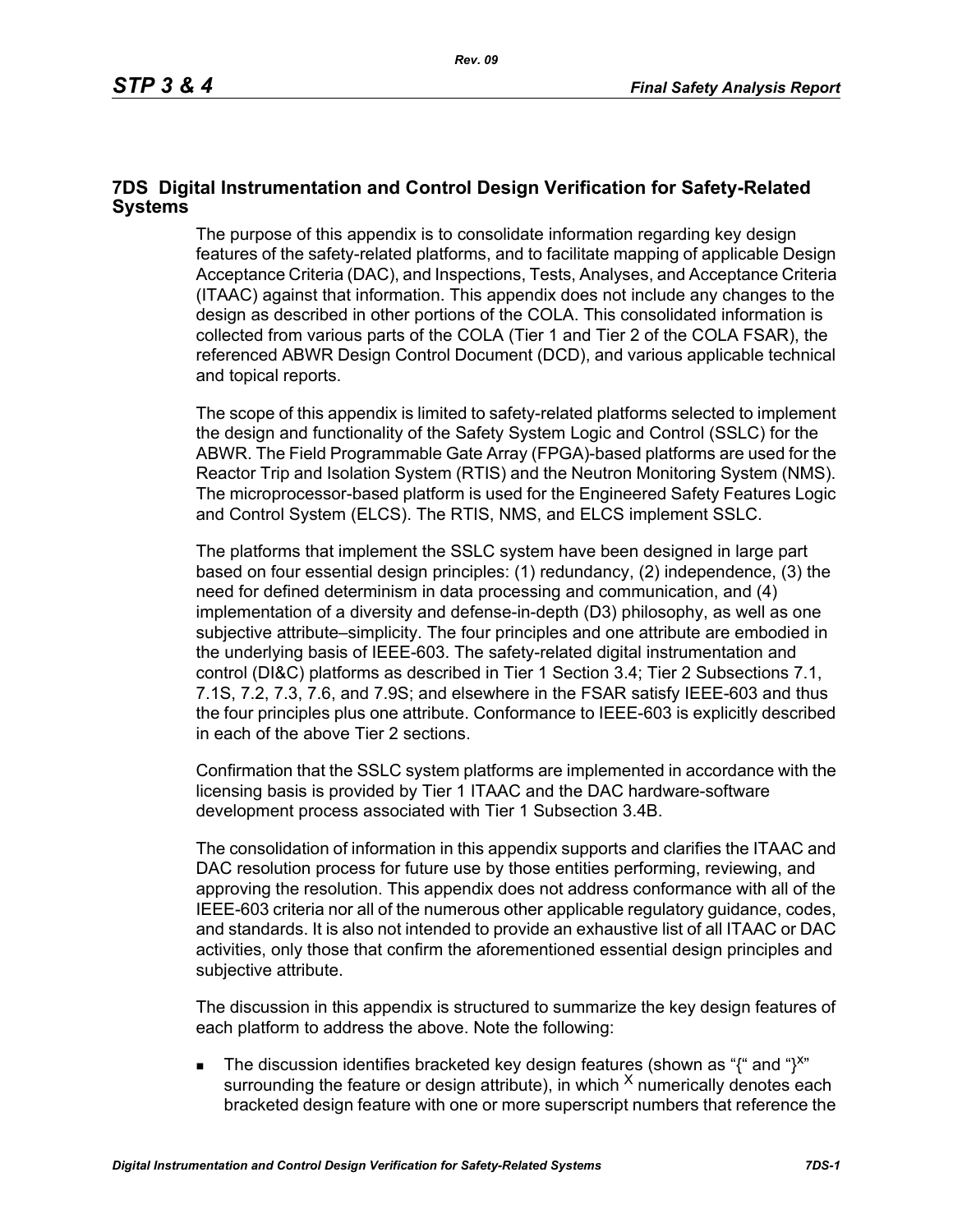entry in Table 7DS-1. Table 7DS-1 then cross-references the table entry to the applicable Tier 1 DAC or ITAAC that assures verification.

- Some bracketed items identify analyses to be performed and a report to be generated. While these reports are applicable to that item, they represent only an example of the many technical reports and numerous documents prepared during design development.
- Subsection 14.3.3.4.1 notes that the DI&C ITAAC related to processes and programs are the Tier 1 Section 3.4B ITAAC (Tier 1 Table 3.4 Items 7 through 15). These ITAAC are the DI&C DAC. The identification of specific Tier 1 ITAAC herein is not all inclusive. Instead, it is focused on the DAC of Tier 1, Table 3.4 and the ITAAC of Tier 1, Table 3.4 and Tier 1, Tables 2.2.5, 2.2.7, 2.4.3, and 2.7.5. Table 7DS-1 provides the cross-references of DAC/ITAAC to the DI&C key design features or attributes.
- The FPGA-based RTIS/NMS platform has inherent and distinct design differences from the microprocessor-based ELCS platform. Therefore, the discussion of each is similar but not identical. In addition, much of the noted DAC/ITAAC are applicable to both platforms. However, when DAC/ITAAC is not applicable to a platform, it is identified as such in Table 7DS-1.
- Figures 7DS-1 through 7DS-4 illustrate features of the DI&C design. These figures are derived from Tier 1 Figures 2.2.7b and 3.4b and Tier 2 Figures 7.1-2, 7.2-8 through 7.2-10, 7.9S-1, 7C1, and various Chapter 21 drawings.

## **7DS.1 Reactor Trip and Isolation System (RTIS) and Safety-Related Neutron Monitoring System (NMS)**

### *7DS.1.1 Redundancy*

The RTIS and safety-related NMS implementation in the FPGA platform conforms to the Single Failure Criterion (Clause 5.1) of IEEE-603. To meet this criterion, the redundancy designed into each of these systems is discussed below.

# **7DS.1.1.1 Reactor Trip and Isolation System**

The RTIS implements the majority of the functions of the Reactor Protection System (RPS) and includes the Suppression Pool Temperature Monitor (SPTM) and the Main Steam Isolation Valve (MSIV) functions of the Leak Detection and Isolation System (LDS). {Four redundant, independent divisions of sensors provide input into the four redundant divisions of RTIS. Each division of RTIS includes modules that make up the Digital Trip Functions (DTFs).}<sup>1, 2, 24, 26</sup> Trip decisions from the DTFs are transmitted to each of the four redundant, independent divisions of modules that make up the Trip Logic Functions (TLFs) within RTIS. The signals are transmitted over dedicated, independent optical cables, which also provide electrical isolation. Each divisional TLF determines the trip state based on a two-out-of-four vote. Each divisional TLF sends its voted trip signal state and status information to separate and independent Output Logic Units (OLUs) within its division. The OLU distributes the automatic and manual trip outputs to the solenoid load drivers for reactor trip and MSIV closure.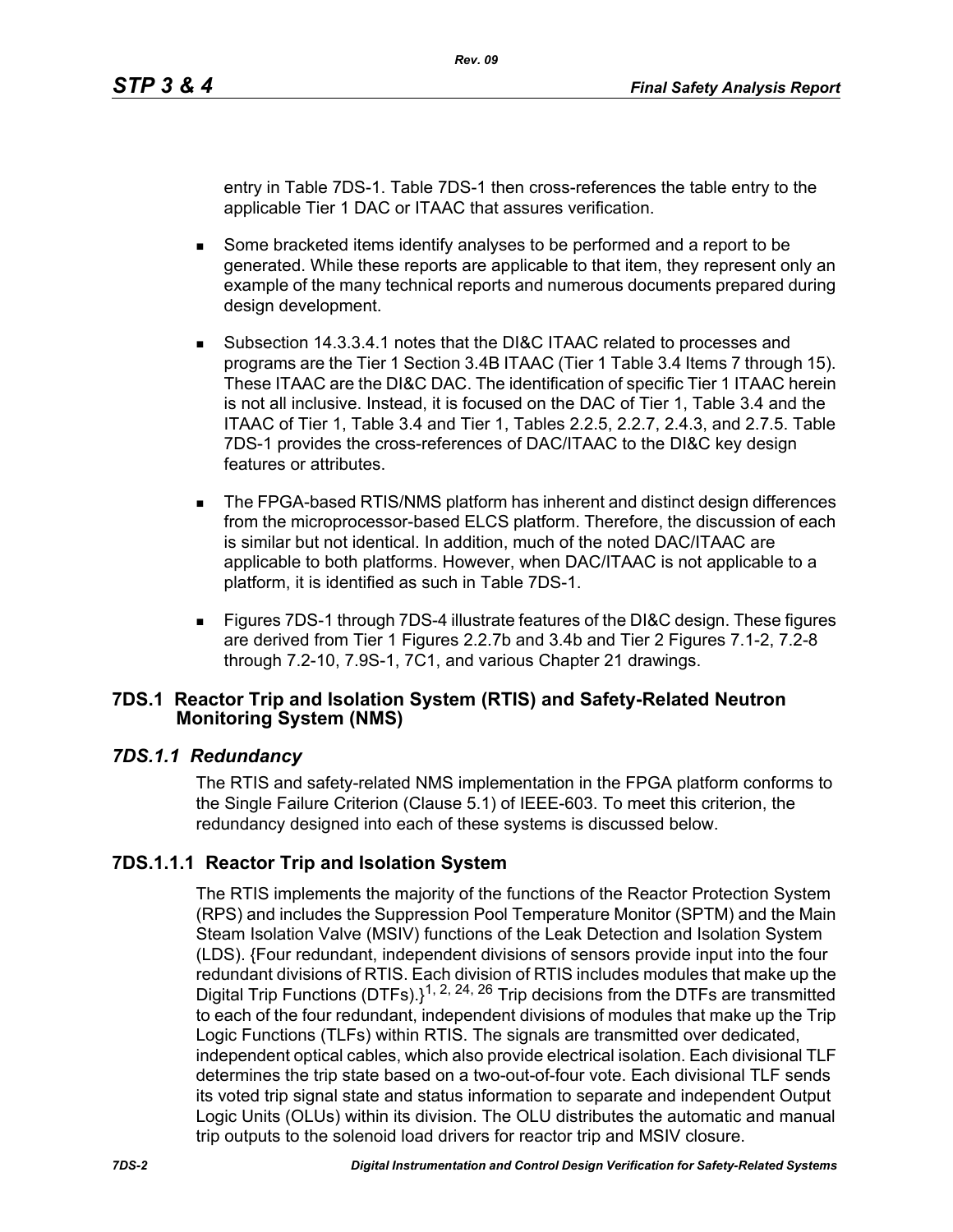*Rev. 09*

To permit surveillance testing or maintenance, bypassing of any single division of sensors (i.e., those sensors whose status is part of a two-out-of-four logic) can be accomplished by means of the manually operated bypass. {This Division-of-Sensors Bypass bypasses the divisional DTF and leaves the DTF's output in a non-tripped state. The Division-of-Sensors Bypass is designed to allow only one division to be bypassed at a time. When such bypass is made, all four divisions of two-out-of-four voting logic become two-out-of-three voting logic, a credible failure can occur, and RTIS can still meet the IEEE-603 Single Failure Criterion (Clause  $5.1$ ).<sup>14</sup>

Bypassing a division of trip logic (i.e., taking a logic channel out of service) can be accomplished by means of the Trip-Logic-Output Bypass. When a Trip-Logic-Output Bypass is in effect, the TLF trip output in the bypassed division is inhibited from affecting the output load drivers, maintaining that division's load drivers in an energized state. {Only one divisional TLF can be bypassed by the Trip-Logic-Output Bypass. The two-out-of-four voting logic arrangement of output load drivers for the RPS and MSIV functions effectively becomes two-out-of-three voting logic, a credible failure can occur, and RTIS can still meet the IEEE-603 Single Failure Criterion (Clause 5.1). $1^4$ 

A high level block diagram of the RTIS is shown on Figure 7.1-2.

# **7DS.1.1.2 Safety-Related Neutron Monitoring System**

The safety-related portion of the NMS consists of the Startup Range Neutron Monitor (SRNM), the Local Power Range Monitor (LPRM), and the Average Power Range Monitor (APRM). The Oscillation Power Range Monitor (OPRM) is a functional subsystem of the APRM.

{At low reactor power levels, the SRNM provides all monitoring of neutron flux. Ten SRNM channels are arranged into four divisions such that each of the four RPS divisions receives all of the SRNM input signals from each of the four redundant SRNM divisions. Failure of a single SRNM channel, once bypassed, will not cause a trip to the RPS. Failure of a single SRNM channel will not prevent proper operation of the remaining trip channels in performing their safety functions and satisfying the IEEE-603 Single Failure Criterion (Clause 5.1).}20, 22, 23

{For power range neutron flux monitoring, the LPRMs provide data to the APRM and OPRM. LPRM, APRM, and OPRM are provided in each of the four divisions. The LPRM detector sensors are divided into four redundant groups, each group providing local power range signals to its assigned divisional average power range monitor. $3^{20}$ Each LPRM detector can be individually bypassed, with a minimum required number of LPRMs in each division. {Each LPRM detector assembly contains four LPRM detectors. Each LPRM detector assembly provides one LPRM input to each of the four independent and redundant APRM and OPRM channels in the same division. LPRM detectors are mapped to divisions to ensure that each APRM and OPRM channel has a representative view of the reactor core. $3^{20}$ 

{There are four redundant, independent channels of APRM, with each channel providing a trip signal to each of the four RPS divisions. Any two of the four APRM channels that indicate an abnormal condition will initiate a reactor scram through the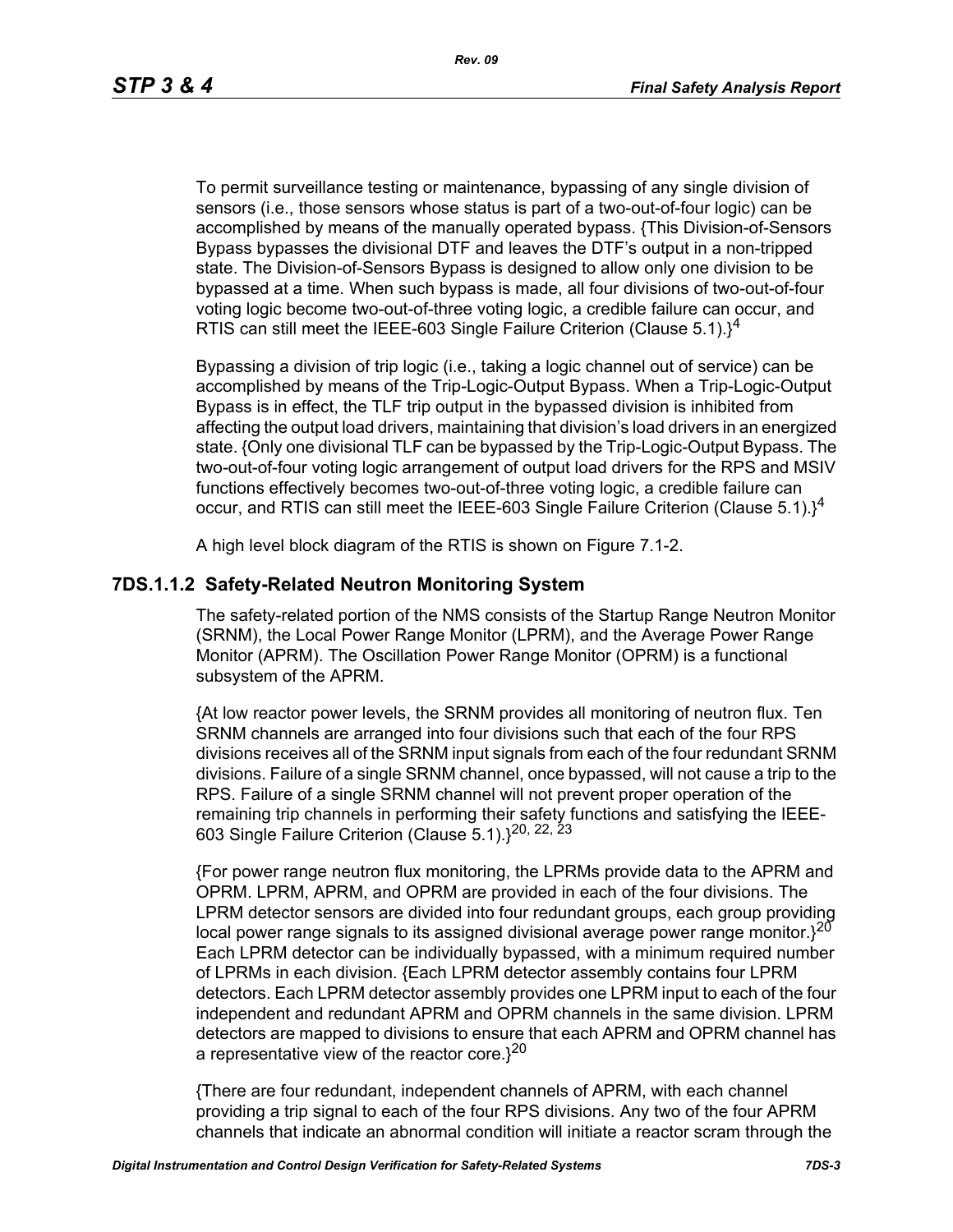RPS two-out-of-four logic. The redundancy criteria are met so that in the event of a single failure under permissible APRM channel bypass conditions, a scram signal will still be generated in the RPS as required. Thus, the IEEE-603 Single Failure Criterion (Clause 5.1) is satisfied. $3^{20}$ 

{There are four independent and redundant channels of OPRM. The above APRM channel redundancy condition also applies to OPRM channels. Bypassing a division of APRM bypasses the same division of OPRM. The OPRM trip outputs are separate from the APRM trips to RPS and use similar RPS two-out-of-four voting logic as the APRM, satisfying the IEEE-603 Single Failure Criterion (Clause 5.1). The arrangement and assignment of LPRMs provide core regional monitoring by redundant OPRM channels. $3^{20}$ 

### **7DS.1.1.3 Power Supply Redundancy**

{Power supply redundancy of the RTIS and the safety-related portion of NMS is provided through four redundant, Class 1E, 120 VAC power sources. The power sources provide an uninterruptible supply of electrical power, one to each division. A loss of one power supply will neither inhibit protective action nor cause a scram, satisfying the IEEE-603 Single Failure Criterion (Clause 5.1). $3^{3, 21, 25}$ 

#### **7DS.1.2 Independence**

Each division of RTIS and NMS can accomplish its safety function regardless of the operability or adverse impact of other redundant divisions or other systems. For RTIS and NMS, functional, physical, electrical, and communication independence exists between redundant safety-related divisions, between each safety-related division and other divisions in other safety-related systems, and between safety-related systems and nonsafety-related systems.

Data independence is exhibited in RTIS and NMS in that only votes to trip and status information are provided across divisional boundaries. The data link information is transmitted in packets with a fixed length, fixed content, and predefined format. Failures in the communication links do not adversely affect operation of the divisions receiving malformed, incorrect, or inappropriate data messages.

### **7DS.1.2.1 Physical and Electrical Independence**

{Each of the four divisions of safety-related NMS and RTIS are physically separated from the other redundant divisions. NMS and RTIS comply with the criteria set forth in IEEE-603, Clause 5.6, and follow the guidance of Regulatory Guide 1.75, which endorses IEEE-384. $3^{3, 21, 25}$  Class 1E circuits are identified and separated from redundant circuits and non-Class 1E circuits. Qualified electrical isolation devices are provided in the design when an interface exists between redundant Class 1E divisions and between non-Class 1E and Class 1E circuits. Independence and separation of safety-related systems are discussed in further detail in Subsection 8.3.3.6.2.

{Physical and electrical independence of the instrumentation devices of the system is provided by channel independence for sensors exposed to each process variable. Trip logic outputs are separated in the same manner as are the channels. Signals between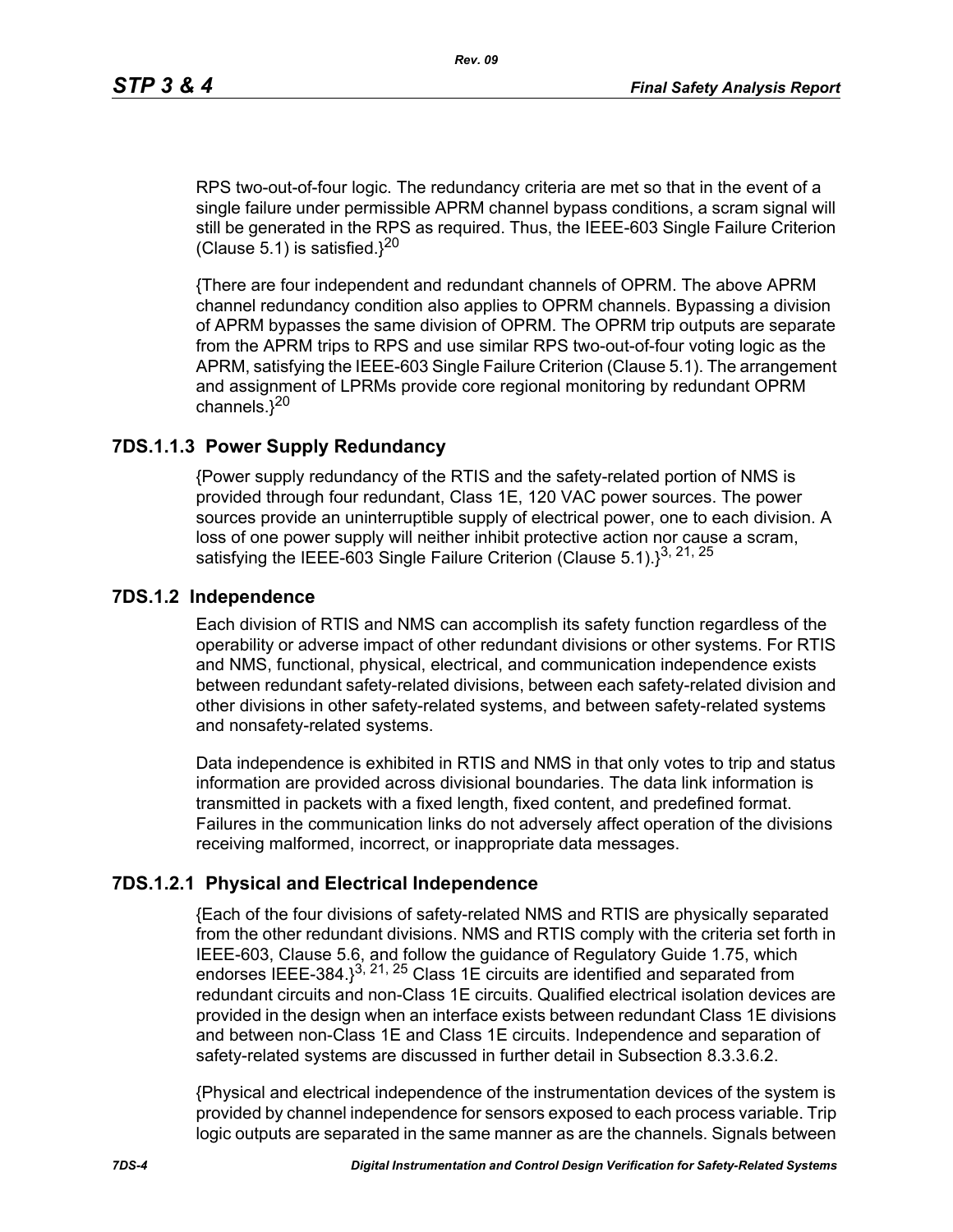redundant RPS divisions are electrically and physically isolated by Class 1E isolators, including fiber optic cables. $3^3$  Figure 7DS-2 provides a high-level overview of the RTIS safety function communication between redundant divisions.

# **7DS.1.2.2 Communications Independence**

For the FPGA-based systems, the signals from the instrumentation are hardwired to the RTIS and NMS channels. The modules used to construct the RTIS and NMS systems communicate using dedicated communication links internal to the division. Each communication link has its own independent communications buffer.

The communication data links to be provided to systems external to the FPGA-based system use unidirectional fiber optic communication links from each division. The communication links provide only fixed data sets to the nonsafety-related systems, provide 1E to non-1E electrical and functional isolation, and offer no possibility of data transfer from the non-safety to safety equipment during normal operation. The NMS allows non-safety calibration data to be passed only to one division of NMS when that division is out of service as described in Subsection 7DS 1.2.2.2.

The FPGA-based system includes self-diagnostic functions that continuously verify proper FPGA and communications performance, and provide outputs used to alert the operator. If a failure is detected, the division is marked as inoperable (i.e., tripped). When two divisions are in a tripped state, the two-out-of-four voting logic will cause the safety action to occur (e.g., two tripped RPS divisions will scram the reactor). Selfdiagnostic functions are safety-related.

Each RTIS and safety-related NMS division has fiber optic communication links to the ELCS communication interface in the same division. The ELCS provides the information for display on the safety displays in the main control room. The links provide a qualified and isolated, point-to-point, single direction communication path to preserve independence between the originating RTIS/NMS division and ELCS.

Each RTIS and safety-related NMS division communicates data and status to the nonsafety-related Plant Information and Control System (PICS) through dedicated communication interfaces in each system's modules. {The communication interface for each division consists of unidirectional fiber optic communication links that broadcast fixed data sets from each safety division to the nonsafety-related PICS. The communication interface is designed to prevent any data transfer from the non-safety PICS to the originating safety related division. The fiber optic cable provides electrical isolation and the safety-related transmitter provides the functional isolation. $1^{17}$ 

No other capabilities exist for communication with external devices. Communications information specific to RTIS and NMS are discussed briefly below in the following subsections.

# **7DS.1.2.2.1 Reactor Trip and Isolation System**

RTIS includes the primary functions of RPS, and Main Steam Isolation Valve (MSIV) functions of the Leak Detection and Isolation (LDS) subsystem. Each system or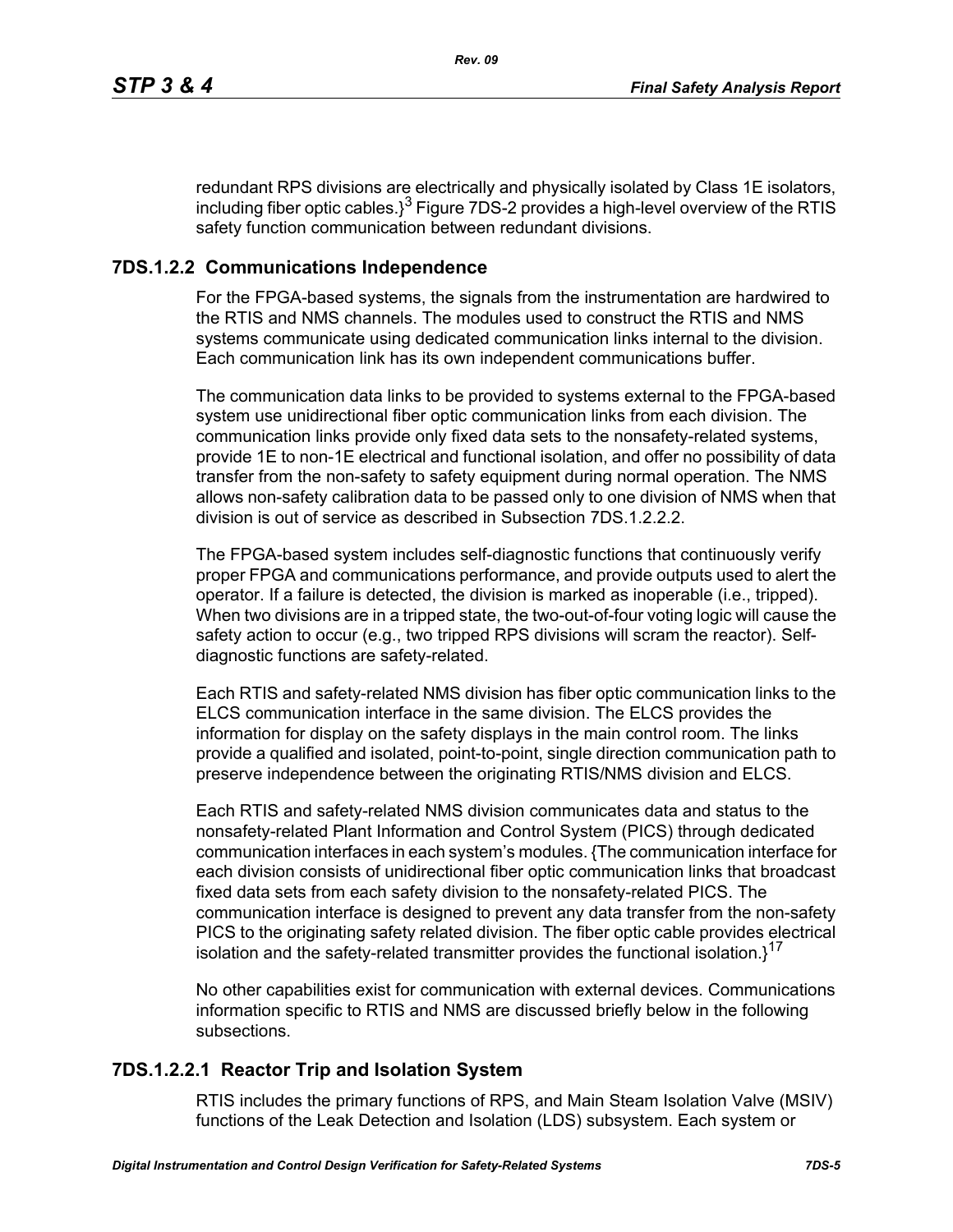subsystem consists of four redundant divisions. A high level block diagram of one division of the RTIS data communication interfaces is shown in Figure 7.9S-1. Figure 7DS-1 provides a diagram of one RTIS division of trip logic.

{The RPS and MSIV functions are implemented in the four redundant divisions of RTIS. Sensor signals are hardwired to the DTF inputs for each division. Each division's DTF determines the trip status for each signal. The DTF communicates its division's trip status information to the TLF by fiber optic communication links. Because individual divisional trip determinations must be shared between divisions to support two-out-offour voting logic for divisional trip outputs, the DTF also communicates its trip status information to the other three divisional TLFs by means of isolated fiber optic communication links. The links provide a qualified and isolated, point-to-point, single direction communication path between divisions to preserve divisional independence. $3^{15, 24}$ 

{Data communicated between RTIS divisions for use in two-out-of-four voting has their own independent communication buffer in the receiving division's TLF for each set of incoming data. Only discrete (vote to trip only) information is transmitted across division boundaries in fixed format, fixed length, and pre-defined messages. This preserves data independence between divisions in accordance with IEEE-603 Clause  $5.6.$ <sup>7</sup>

The TLF in each division determines the system-level actuation of RPS and MSIV safety functions utilizing two-out-four voting logic. In each division, the TLF communicates trip status information to the OLU by unidirectional fiber optic communication links. The OLU in each division communicates with the Load Drivers that initiate the safety function. {The RPS Load Drivers are hardwired to its scram solenoid valves, and the MSIV Load Drivers are hardwired to its MSIV solenoid valves. $3^{24, 26}$ 

# **7DS.1.2.2.2 Safety-Related Neutron Monitoring System**

The safety-related NMS consists of LPRM, APRM, and SRNM subsystems, and OPRM, which is a functional subsystem of the APRM. Each subsystem consists of four redundant divisions. There is no communication between redundant divisions in the safety-related NMS. All trip voting is performed in RTIS. A high-level block diagram of one division of the NMS data communication interfaces is shown in Figure 7.9S-1.

The LPRM monitors neutron flux in the power range. {For each of the four NMS divisions, the LPRMs monitor neutron flux levels from the hardwired LPRM detector inputs. $3^{20}$  Each division has 52 LPRM detectors and LPRM modules that provide data to the APRM and OPRM in each division. {The LPRM modules in one division communicate internally with the APRM in that division over unidirectional fiber optic communication links, providing fixed data sets of LPRM information.}<sup>15, 20</sup>

For each of the four NMS divisions, the APRM uses the divisional LPRM detectors and a divisional core plate differential pressure input. {When an APRM division detects a trip condition, it provides a hardwired, discrete (vote to trip only) signal to all divisions of the RTIS TLF. The hardwired signals are electrically isolated. $3^{20}$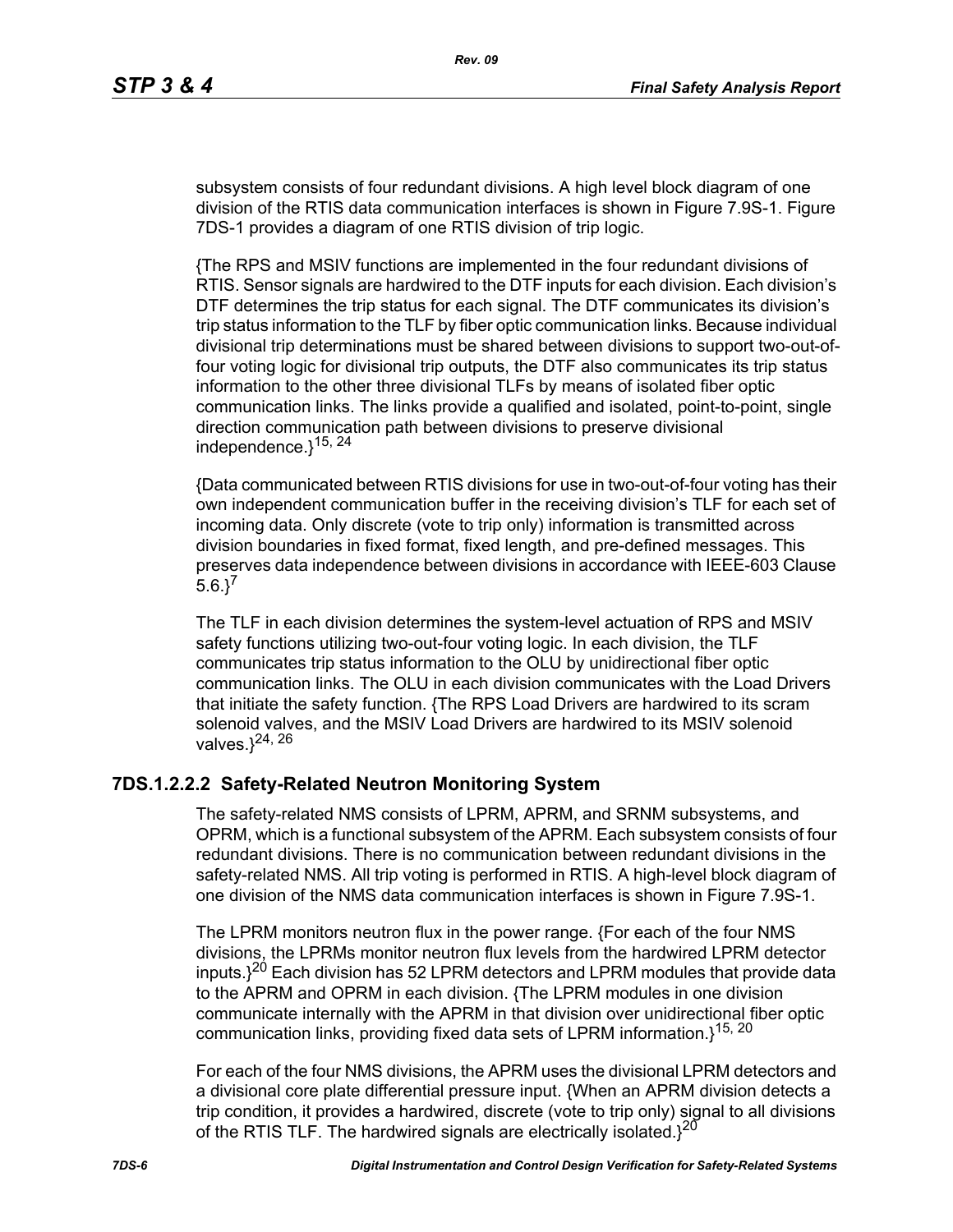For each of the four NMS divisions, the divisional OPRM receives local power level data from the divisional LPRMs and core flow and average power level data from the same divisional APRMs over unidirectional fiber optic communication links. {The four divisions of the OPRM trip protection algorithm independently detect thermal hydraulic instability and provide hardwired, discrete (vote to trip only) signals for the RTIS's OPRM voter logic. $3^{20}$ 

The divisional SRNM monitors neutron flux while in the start-up range. {Each SRNM receives input from a hardwired detector.}20 SRNM detectors are distributed throughout the reactor core and assigned to four divisions. {Each SRNM detects high neutron flux or a short period condition and provides a hardwired, discrete (vote to trip only) signal to all division of the RTIS TLFs for reactor trip determination. $3^{20}$ 

The NMS also includes an off-line capability to transfer calibration data from PICS to NMS. When NMS is online and not bypassed, data transfer to NMS from the nonsafety system is blocked by a key lock switch in each LPRM module. When calibration information is to be transferred from the nonsafety-related core monitor function of the PICS, the NMS division desired to receive the information must be bypassed by the control room operator, placed in an inoperative status, and the key lock switch on that NMS division must be enabled to request and allow the data transfer. Only a limited data set in a predefined format will be accepted by the NMS. Before the data can be used by the NMS, manual verification and acceptance of each data item at the NMS human-system interface is required. {No online data transmission from nonsafetyrelated systems to safety-related systems is permitted. $1^{17}$ 

The Multi-channel Rod Block Monitor (MRBM) is a nonsafety-related subsystem of NMS. {The APRM in each NMS division communicates to the MRBM subsystem with unidirectional fiber optic communication links that provide fixed data sets from each safety division to the nonsafety-related MRBMs.}<sup>15, 17</sup>

### **7DS.1.3 Determinism**

The response time requirement for each NMS and RTIS safety-related function is determined by the Safety Analysis. The response time must be predictable and repeatable to be considered deterministic. The response time for all NMS and RTIS safety functions is deterministic. A description of the FPGA platforms that make the NMS and RTIS response deterministic is provided below.

The FPGA-based system designs use multiple FPGAs on some modules. To enhance testability and reduce undesirable circuit behavior, the basic architecture within each FPGA is a clocked sequential circuit, with periodic synchronizing registers within the FPGAs. Each FPGA only starts processing data when data is transferred into that FPGA, and sends data to the next FPGA or module when processing is complete. Thus, the functions in a given module execute in sequence that is inherently deterministic based on the clocked sequence. The first FPGA completes its function, and then provides data to the next FPGA. When that FPGA completes its function, it provides data to the next FPGA. In addition, when all signal processing FPGAs have finished passing data to the next, the signal processing watchdog timer on the module resets and restarts timing. The watchdog timer is hardware based and is diverse from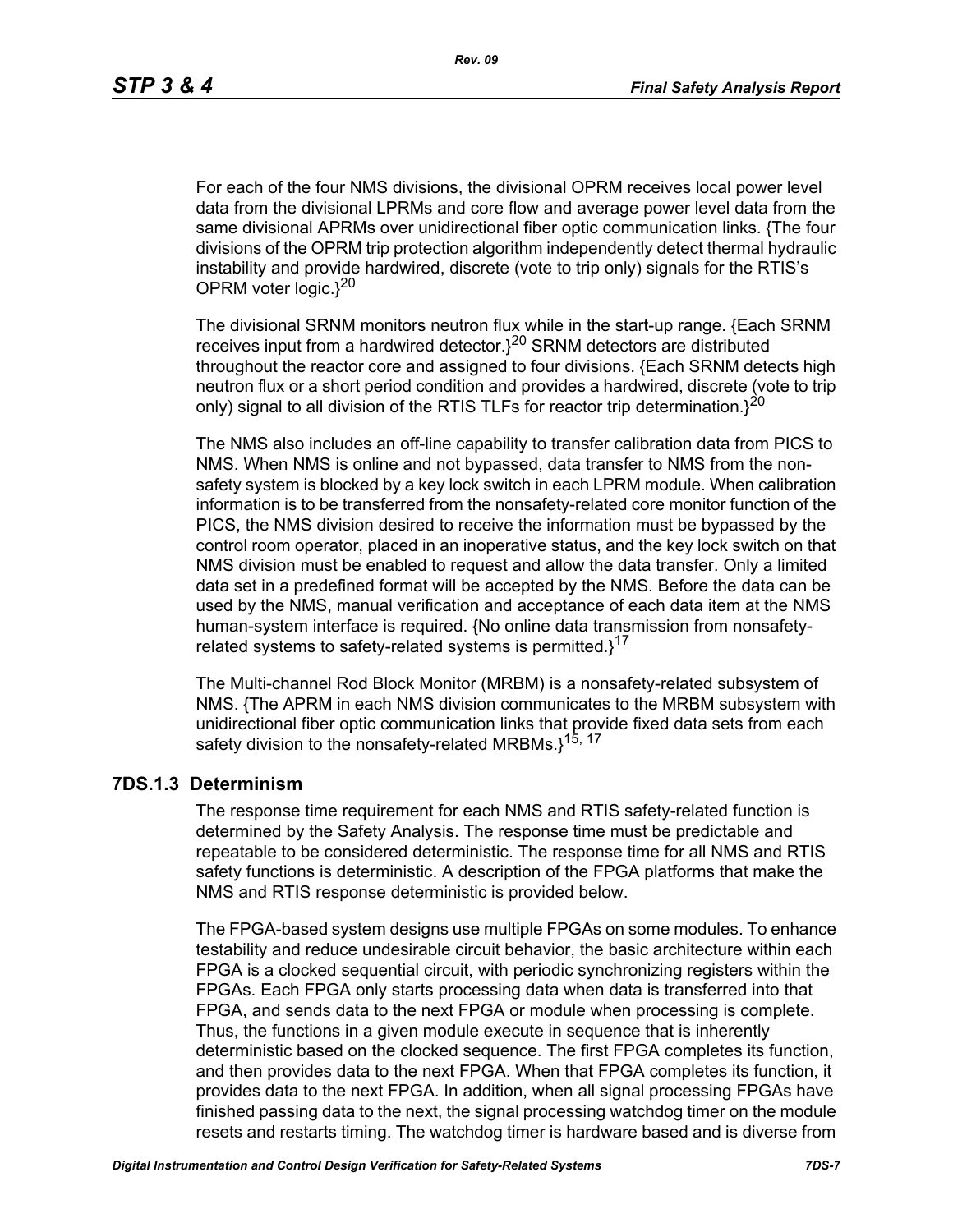the FPGA circuits on each module. {Failure of a signal processing FPGA to complete and pass data to the next FPGA will result in all subsequent FPGAs on that module failing to start. If this occurs in the FPGAs that implement the signal processing and thus the safety functions, the module is marked as failed, the watchdog timer times out, resulting in the tripped division, and an alarm is provided to the operator. Two tripped divisions will result in a reactor scram via the two-out-of-four voting arrangement. The watchdog timer on each module is designed to be fully testable. $i^7$ 

Because FPGAs are arrays of logic cells and registers, each cell connected in series adds defined delay to the logic circuit. {As a result, the logic within each FPGA is designed, verified, and validated to ensure operation within timing constraints under expected operating conditions. The clocked synchronous design is used within each FPGA to avoid timing errors and to ensure timing constraints are satisfied. For synchronous design, changes of state within the FPGA occur only at selected times, controlled by a timing signal. The logic within each FPGA is designed to ensure that the design provides adequate shaping on the inputs to the FPGA to providing sufficient slew on the signal edges. $3^8$ 

{To avoid timing errors within FPGAs, analysis and simulation are performed during the design process. This two-part process includes static timing analysis and dynamic timing simulation. Static timing analysis demonstrates that the setup and hold times on each path within the FPGA design are within predetermined parameters. Software tools used to perform the static timing analysis also are used to evaluate the propagation delay to each element in the code to confirm each timing path in the code is within predetermined paramaters. Also, a diverse set of dynamic simulation software tools are used to validate the design, using predetermined, accurate propagation delays, which are set based on the chosen cells and paths within the routed FPGA. These analyses provide data to the designer to verify that appropriate logic implementation has been achieved, eliminating any potential concerns regarding signal races, signal setup and hold times, and clock skew. A report is generated for implementation including safety analyses. $1^{10}$ 

{The communication protocols used in the FPGA platforms are deterministic because they are pre-defined, fixed length, fixed format, and generated at specific times in the FPGA logic execution. The communication links that perform safety functions include data and time out error checking to ensure determinism. All detected errors are alarmed. The communication protocols and logic in the communication receivers include self-diagnostics that will generate module failure signals upon detection of communication failures, alerting operators. $3^{7, 16, 18}$ 

In summary, the FPGA-based, safety-related NMS and RTIS are deterministic. The FPGA platform does not utilize any non-deterministic data communication, nondeterministic computation, interrupts, multitasking, dynamic scheduling, or event driven design. The logic design of the FPGA circuits is fixed and clocked. {The response times for the system elements, including architecture, communications (including timing and loading) and processing elements are tested to verify that the systems' performance characteristics are consistent with the safety requirements established in the design basis for these systems. The analyses are performed to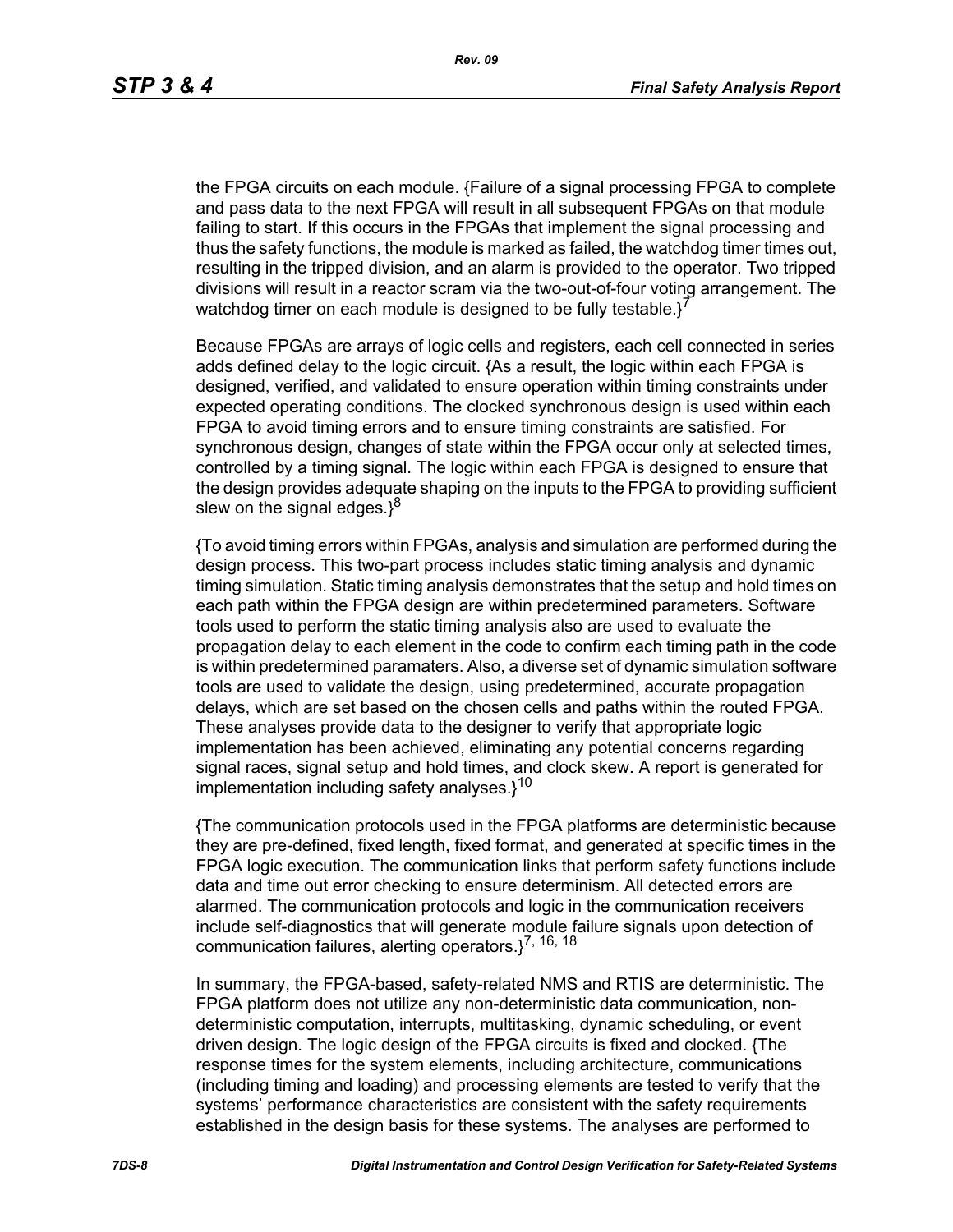satisfy the design timing requirements set forth in Clause 4.10 of IEEE-603. A report is generated to demonstrate the adequacy of the timing analysis. $3^{10}$ 

## **7DS.1.4 Diversity**

The diverse SSLC protection systems allow the overall SSLC safety systems to provide protection against postulated software common cause failures (CCFs). The RTIS and NMS platforms satisfy all IEEE-603 requirements and are developed using a robust hardware/software development process that meets Tier 1 Section 3.4B and BTP 7-14.

The RTIS and NMS are diverse to the Engineered Safety Features (ESF) Logic and Control System (ELCS), which actuates the ESF actions. RTIS and NMS are implemented through FPGA-based platforms, which use configurable logic devices. The ELCS equipment uses microprocessor-based controllers where the logic is implemented in software. The RTIS and NMS are also diverse from the non-safety platforms used for the Nuclear Steam Supply System (NSSS) and Balance of Plant (BOP) control and display.

{The design includes features that enhance the diversity of RPS and MSIV closure functions, including a diverse system for mitigation of Anticipated Transient Without Scram (ATWS) events.

The defense-in-depth configuration for STP 3&4 includes fail-safe RPS systems and fail-as-is ESF systems in separate processing channels. BOP control systems are independent of RPS, NMS, and ELCS in separate communication functions using diverse hardware and software from the Essential Communication Functions  $(ECFs).$ <sup>14</sup>

The STP 3&4 diversity and defense-in-depth strategies are provided in more detail in Tier 1 Section 3.4C and Tier 2 Appendix 7C.

# **7DS.1.5 Simplicity**

The FPGA-based platform that implements safety-related NMS and RTIS is designed for simplicity. The systems have some analog circuits that process detector signals as inputs. The analog signals are converted to digital signals, and then processed by FPGA circuits. The FPGA circuits are constructed of discrete logic blocks that are similar to older, analog and discrete relay circuits in existing operating plants. The FPGA-based DI&C implements the required functionality in fixed gates with deterministic timing that cannot be changed after being programmed at the vendor facility. Priority modules are not necessary due to the simple, overall ABWR diversity strategy. Nonsafety-related equipment is designed such that it cannot control or influence the operation of safety-related functions; nonsafety functions are not performed in the safety-related equipment, which simplifies the safety-related equipment by elimination of non-essential functionality. Data is transferred from each safety division over independent, unidirectional communication links to nonsafetyrelated equipment for several purposes, including diverse display of safety data, preserving data for historical purposes, and performing channel cross checks. This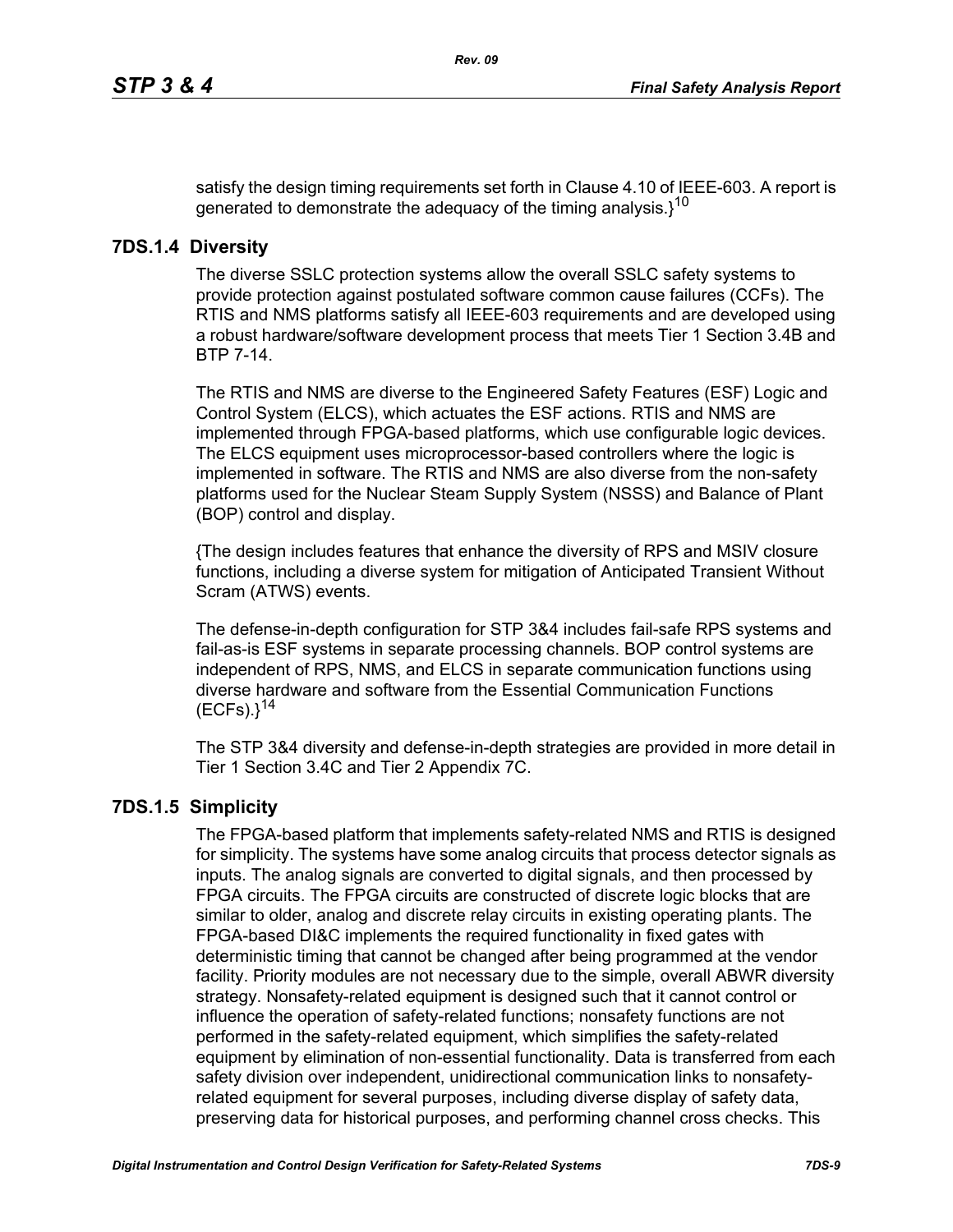transfer of data shifts these complex activities to the non-safety equipment, preserving simplicity in the safety systems. The only communication between divisions is to vote on two-out-of-four trip decisions in RTIS; NMS has no inter-division communication. Thus, the RTIS and NMS platform design satisfies the subjective attribute of simplicity.

# **7DS.2 Engineered Safety Features Logic and Control System (ELCS)**

## **7DS.2.1 Redundancy**

{There are four divisions of sensor functions in ELCS that provide sensor input to the divisional Digital Trip Function (DTF). There are three divisions of system-level safety function initiation in the Safety Logic Function (SLF) and component control in the SLF Remote Digital Logic Controller (SLF RDLC). Divisions I, II, and III contain a DTF sensor division, SLFs for ESF system-level initiations, and SLF RDLCs for component control functions. Division IV contains a DTF sensor division only. $1^{1, 2}$ 

A Division of Sensors Bypass is provided for surveillance testing and maintenance. {The Division of Sensors Bypass provides independent bypass signals to each division of ELCS. The Division of Sensors Bypass is designed to allow only one division to be bypassed at a time. $3^4$ 

If one of the four divisions of sensors is bypassed, one divisional DTF is bypassed, and three redundant divisions of sensors remain operable. Because the system-level ESF initiation logic is two-out-of-three with a sensor division bypassed, ELCS can experience a credible single failure with a division of sensors bypassed and still meet the IEEE-603 Single Failure Criterion (Clause 5.1).

Each ESF safety function is assigned to a minimum of two divisions. Each of the division's system-level initiation and component level actuation is redundant in at least one other independent division. This assures that the ELCS complies with the IEEE-603 Single Failure Criterion (Clause 5.1).

{There are four 125 VDC redundant power sources, one for each division of ELCS. There are four redundant 120 VAC uninterruptible power sources, one for each division's safety Flat Panel Displays. Because the divisional power sources are independent, the power sources meet the IEEE-603 Single Failure Criterion (Clause 5.1). $3^{3}$ 

# **7DS.2.2 Independence**

A division of ELCS will accomplish its safety functions regardless of the operation or failure of other safety divisions, or the operation or failure of non-safety systems. A high level block diagram of one division of the ELCS data communication interfaces is shown in Figure 7.9S-1. Figure 7DS-3 provides a diagram of one ELCS division of ESF safety function initiation and component actuation.

{There are four divisions of sensor functions in ELCS that provide sensor input to the divisional DTF. There are three divisions of system-level safety function initiation in the SLF and component control in the SLF RDLC. Divisions I, II, and III contain a DTF, SLFs for ESF system-level initiations, and SLF RDLCs for component control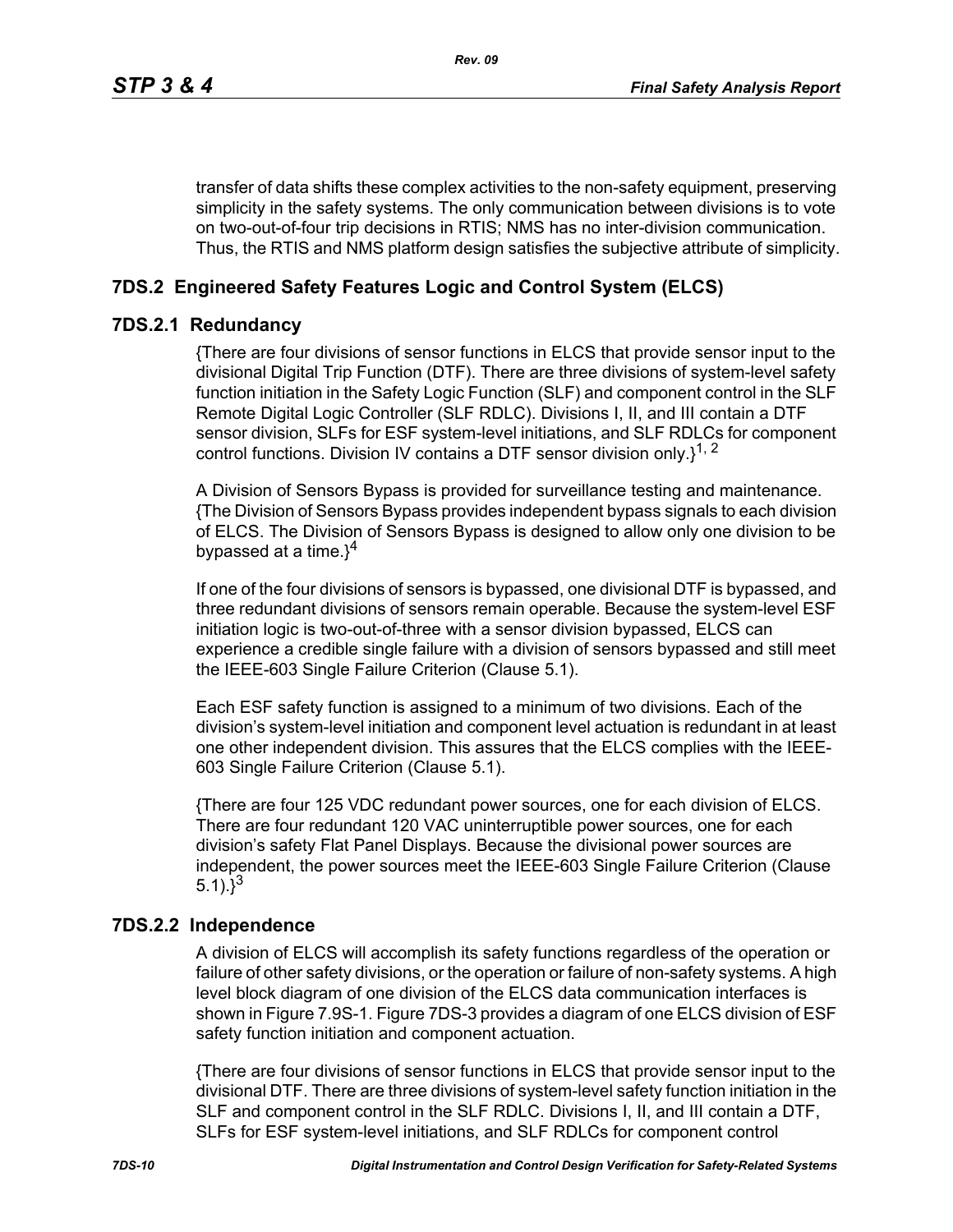functions. Division IV contains a DTF sensor division only. $1^{1, 2}$  {ELCS equipment is Class  $1E$ <sup>1</sup> {The ELCS software is safety-related and is developed in compliance with Tier 1 Section 3.4B and BTP 7-14 to conform to the requirements for service in a Class 1E application.  $\xi^{5, 8, 11, 12, 13}$  The ELCS description of Independence includes these topics:

- **Functional Independence**
- Physical Independence
- Electrical Independence
- Communications independence

These topics are discussed individually in the following subsections.

#### **7DS.2.2.1 Sensor DTF Division Functional Independence**

{Each division of ELCS has independent sensors. There are no shared sensors between divisions of DTFs. There is no communication between ELCS DTFs in independent divisions. This assures that the input data for each division is independent.}1, 3 ,15

Each ELCS sensor division operates asynchronously from the other divisions. Each sensor division performs its safety function independently from the other sensor divisions. {Each sensor division DTF independently transmits the ESF safety function initiation information as a discrete value (vote to initiate only) to the three divisions of system-level initiation logic and component control. $3^{3, 15}$ 

Each sensor division transmits the division's DTF initiation status over a unidirectional point-to-point serial data link. There is no interaction between the transmitting sensor division and the receiving division as described in Subsection 7DS.2.2.4.1.

{Where an external system needs direct sensor information from ELCS for display or recording, the ELCS analog or digital signal is isolated by a qualified isolation device before the signal enters the ELCS data acquisition equipment.  $1^{1, 3, 17}$  Thus, no failure in the external system can adversely affect the direct sensor information in ELCS.

{Each external discrete signal that is hard wired to a division of ELCS is isolated by a qualified isolation device to assure that the independence of the ELCS division is maintained. The qualified isolation device is Class 1E ELCS equipment.<sup>1, 3, 10, 15</sup>

#### **7DS.2.2.2 Physical Independence**

{Each of the four divisions of ELCS is physically separate from the other redundant  $\frac{1}{3}$  The ELCS enclosures and equipment are seismically qualified to assure that a seismic design basis event cannot compromise the physical separation.

{All of the ELCS divisions are physically separated from the non-safety systems.}<sup>3</sup>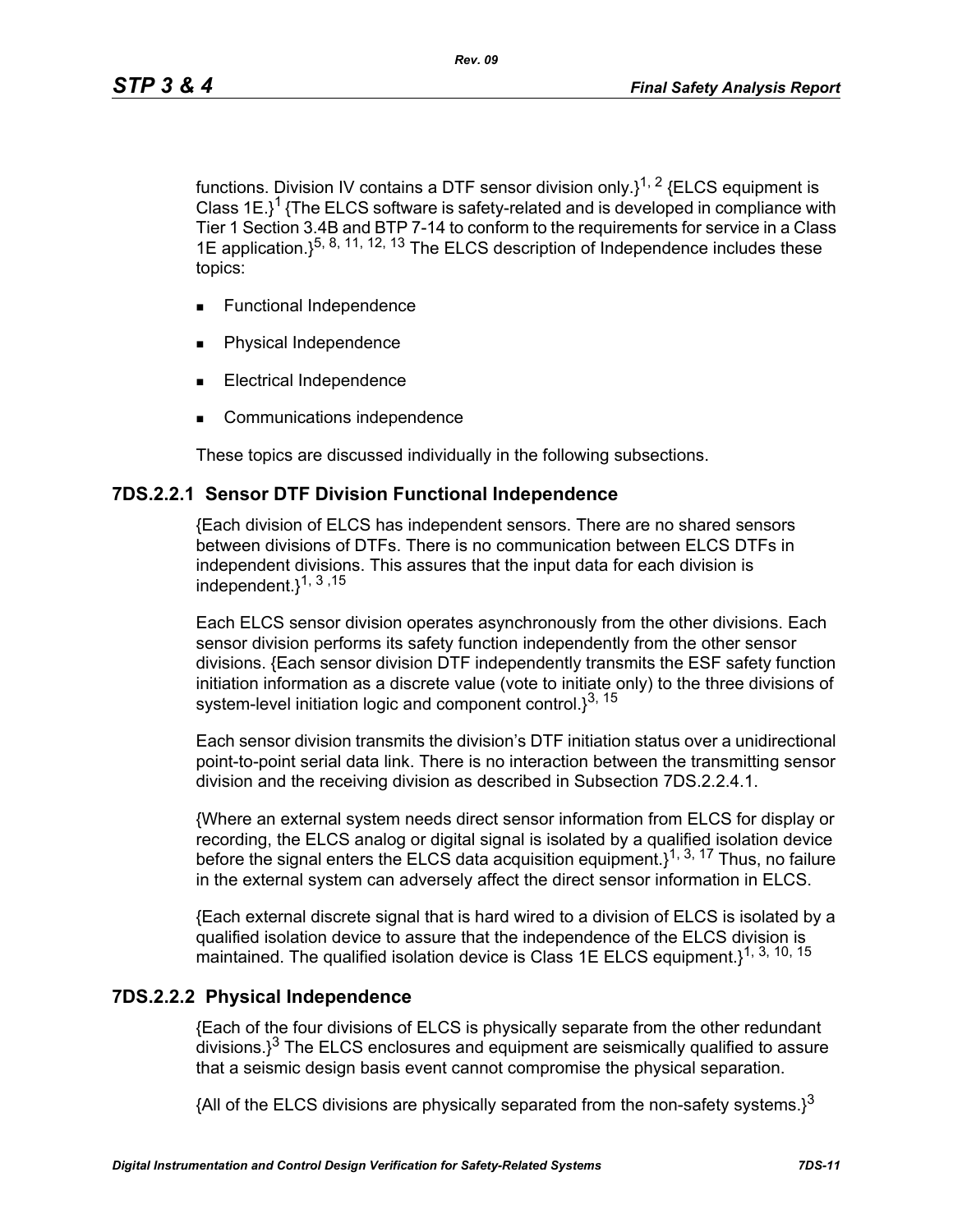# **7DS.2.2.3 Electrical Independence**

## **7DS.2.2.3.1 Independent Power Sources**

{Each redundant division is powered by separate independent divisional power sources. Each division's sensors, DTF, SLFs, and SLF RDLCs receive their power from a separate and independent divisional Class 1E 125 VDC power source. $3^{3, 19}$ {The ELCS safety Flat Panel Displays in each division is powered from a separate and independent divisional source, which is the 120 VAC uninterruptible Class 1E power supply.}<sup>19</sup>

{The ELCS power sources are independent and separate from the non-safety power sources. $3^{3, 19}$ 

# **7DS.2.2.3.2 Electrical Isolation**

{Each ELCS division is electrically isolated from the other redundant divisions.}<sup>3</sup> {Each DTF transmits the division's ESF safety function initiation status over a point-to-point fiber optic cable to each SLF in the three independent divisions. Because the communication is unidirectional, isolated, and buffered, from the DTF to the SLF, there is no possibility of interaction between the transmitting DTF and the receiving SLFs that would propagate an electrical fault or degrade the independence of the sending division from the receiving division.}<sup>1, 17</sup>

Each SLF transmits ESF safety function system-level initiation status to Remote Digital Logic Controllers (RDLCs) in the same division as the SLF over redundant, point-topoint, fiber optic, serial data links. Because the transmission is unidirectional, isolated, and buffered, there is no possibility of interaction between the transmitting SLF and the receiving SLF RDLCs. {Because the fiber optic link from the DTF RDLC is redundant, the communication can accommodate a single cable break or failure of a fiber optic modem and continue to function without interruption. $3^{18}$  The RDLC performs the component control logic and provides control commands to a Component Interface Module (CIM), which provides the resultant control signals to the electromechanical component. The CIM provides qualified isolation for the component feedback signals.

Figure 7DS-4 provides a high level overview of the ESF safety function communication between redundant divisions.

The Reactor Trip and Isolation System (RTIS) and the Neutron Monitoring System (NMS) provide serial, unidirectional communication interfaces to ELCS to provide the capability for ELCS to display RTIS and NMS information. Communication from RTIS and NMS to ELCS remains within the same electrical division. These communication interfaces utilize fiber optic isolation. ELCS provides communication buffering in the communication interface to the safety Flat Panel Displays.

 ${Each ELCS}$  division is electrically isolated from the non-safety systems. $3^3$  {Each ELCS division has a single unidirectional, fiber optically isolated communication link to the non-safety system. Both the communication protocol and the transmission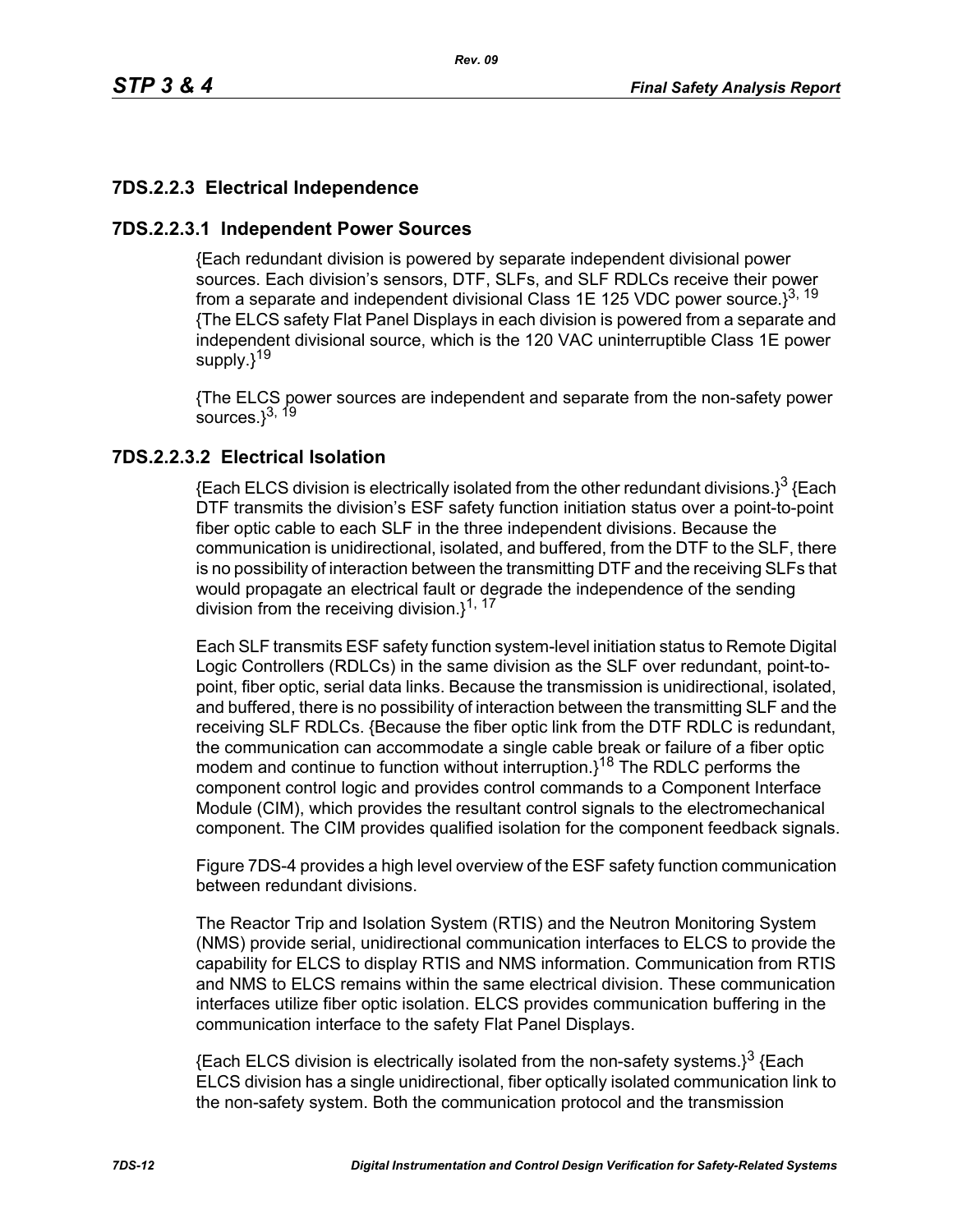interface are designed such that it is not possible for the non-safety system to send data to ELCS over this communication link. $1^{17}$ 

{Each external discrete signal that is hard wired to a division of ELCS is isolated by a qualified isolation device to assure that the independence of the ELCS division is maintained. The qualified isolation device is Class 1E ELCS equipment.}<sup>1, 3, 10, 15</sup>

These measures assure the electrical isolation and independence of each ELCS division.

# **7DS.2.2.4 Communications Independence**

There are three types of data communication utilized for ELCS. These types are:

- Unidirectional serial point-to-point fiber optic data link
- $\blacksquare$  Intra-division network
- Safety to Non-safety

## **7DS.2.2.4.1 Unidirectional Serial Point-to-Point Fiber Optic Isolated Data Links**

{The unidirectional serial point-to-point fiber optic isolated data link utilizes a deterministic protocol. $i^{16}$  Each transmission is unidirectional from the transmitting controller to the receiving controller. The communications occur in a predictable, cyclic sequence. The communication is buffered by the communication processor, which is separate from the application processor on both the sending and receiving end of the communication process. {The unidirectional nature of the communication process in conjunction with the buffering of the communication from the application processor and the electrical isolation complies with the independence requirements of IEEE 7.4.3-  $2.3^{7, 19}$ 

This type of communication link is utilized to communicate automatic and manual ESF safety function information. The link is utilized to communicate ESF safety function information within a division including:

- **DTF RDLC to DTF in the same division**
- DTF to SLFs in the same division
- SLEs to RDLCs in the same division

This type of communication link, using separate communication equipment, is also used between divisions from a division's DTF to the SLFs in the other divisions.

{This assures that there are no communication interactions that would affect the independence of the divisions. $1^{19}$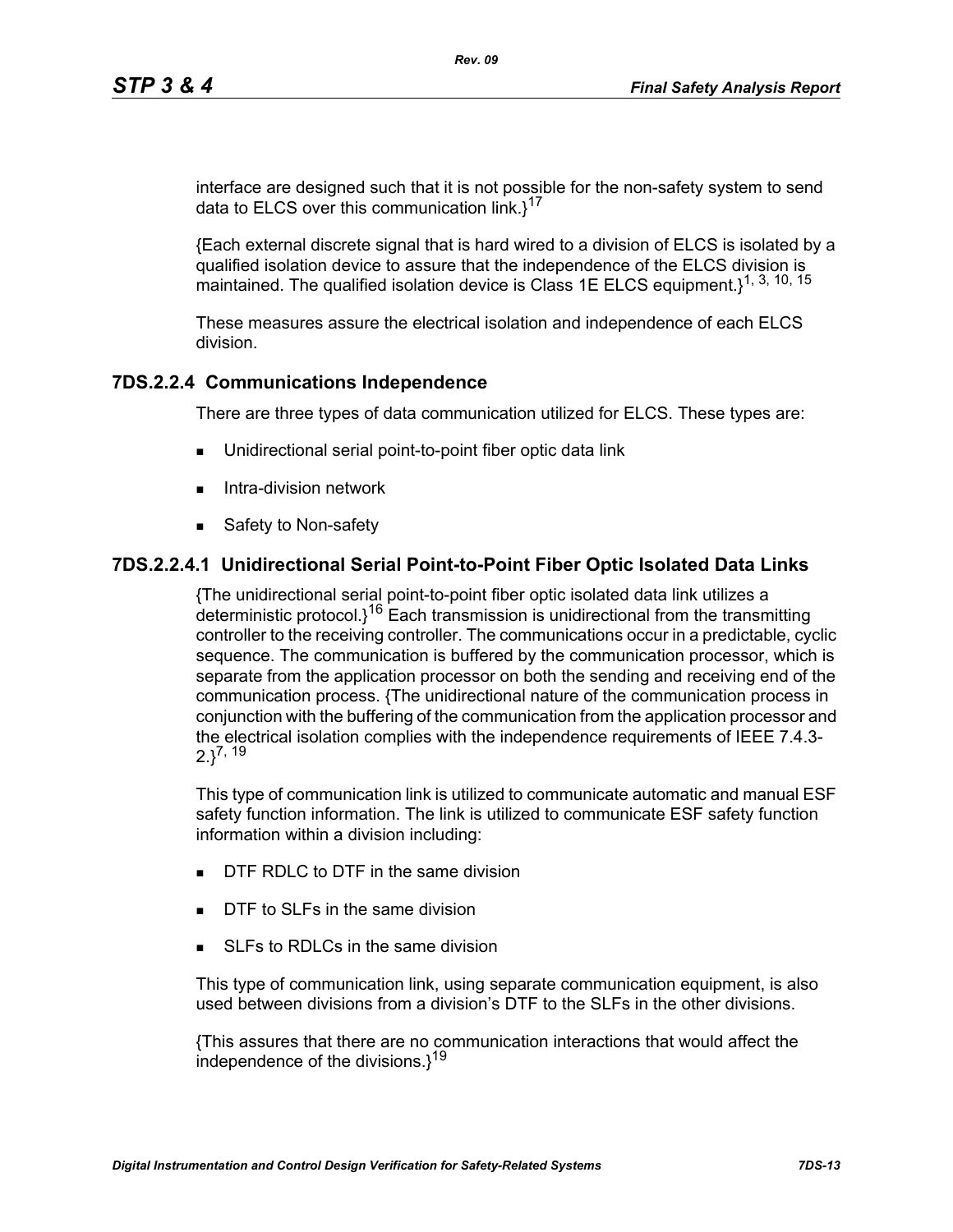### **Unidirectional Data Communications Functions for ELCS**

{Each division's DTF RDLC transmits converted sensor signals to the division's DTF. The DTF RDLC transmits the signal information to the DTF by redundant, isolated, unidirectional, point-to-point, serial data links. The links are isolated by fiber optic media. This communication is sent without requiring an acknowledgement from the receiving DTF.}<sup>1</sup>

The DTF receives the transmission and then determines the division's ESF safety function initiation status. The DTF then uses separate unidirectional, point-to-point, serial links to transmit the division ESF safety function initiation status as discrete data containing only the votes to initiate protective action, to each duplicate SLF in each division. These links are isolated by fiber optic media. Each of these SLFs receives an isolated unidirectional serial link from the DTF in each division. {The SLF utilizes the four sets of independent DTF ESF safety function initiation status data and determines if there is a coincidence of two initiation signals for a specific safety function. The SLF then transmits the system-level initiation status over a redundant, isolated, unidirectional serial link to the SLF RDLCs. The links are isolated by fiber optic media. The SLF RDLC receives the system-level initiation status and provides the appropriate component actuation control command to the Component Interface Module (CIM). $i^1$ 

#### **Component Interface Module (CIM)**

{The CIM is implemented with non-microprocessor technology. A CIM is assigned to each plant component controlled by ELCS. The CIM provides the hard wired interface to the component control circuit and receives the hard wired feedback signal from the component that provides component status information.

A CIM will receive input control commands from two SLF RDLCs for components where it is desired to reduce the probability of spurious actuation. For this case, the CIM performs 2-out-of-2 coincidence logic for the commands received from two SLF RDLCs. The capability exists to bypass an ESF output channel for maintenance or surveillance testing. When an ESF output channel is bypassed, the CIM reverts to a 1 out-1 logic that utilizes the output channel that is not bypassed.}1, 2, 4 For ESF functions that utilize a single SLF RDLC, the CIM uses 1-out-of-1 logic. The CIM communicates the component status feedback information to each SLF RDLC that provides output commands to it.

{The use of the communication methods described above for the ESF safety function automatic and manual initiation assures that the divisions are independent. $i^3$  Data independence is maintained by this communication method. The SLF is the only point where multiple sets of independent data are processed. {The SLF has a different receive port for each of the four independent DTF data sets. The SLF uses the independent discrete data sets in coincidence logic in a manner that assures that there is no interaction that would degrade the independence of the division. $1^{7, 15, 17}$  A description of the use of the independent data sets is provided in Subsection 7DS.2.3.3.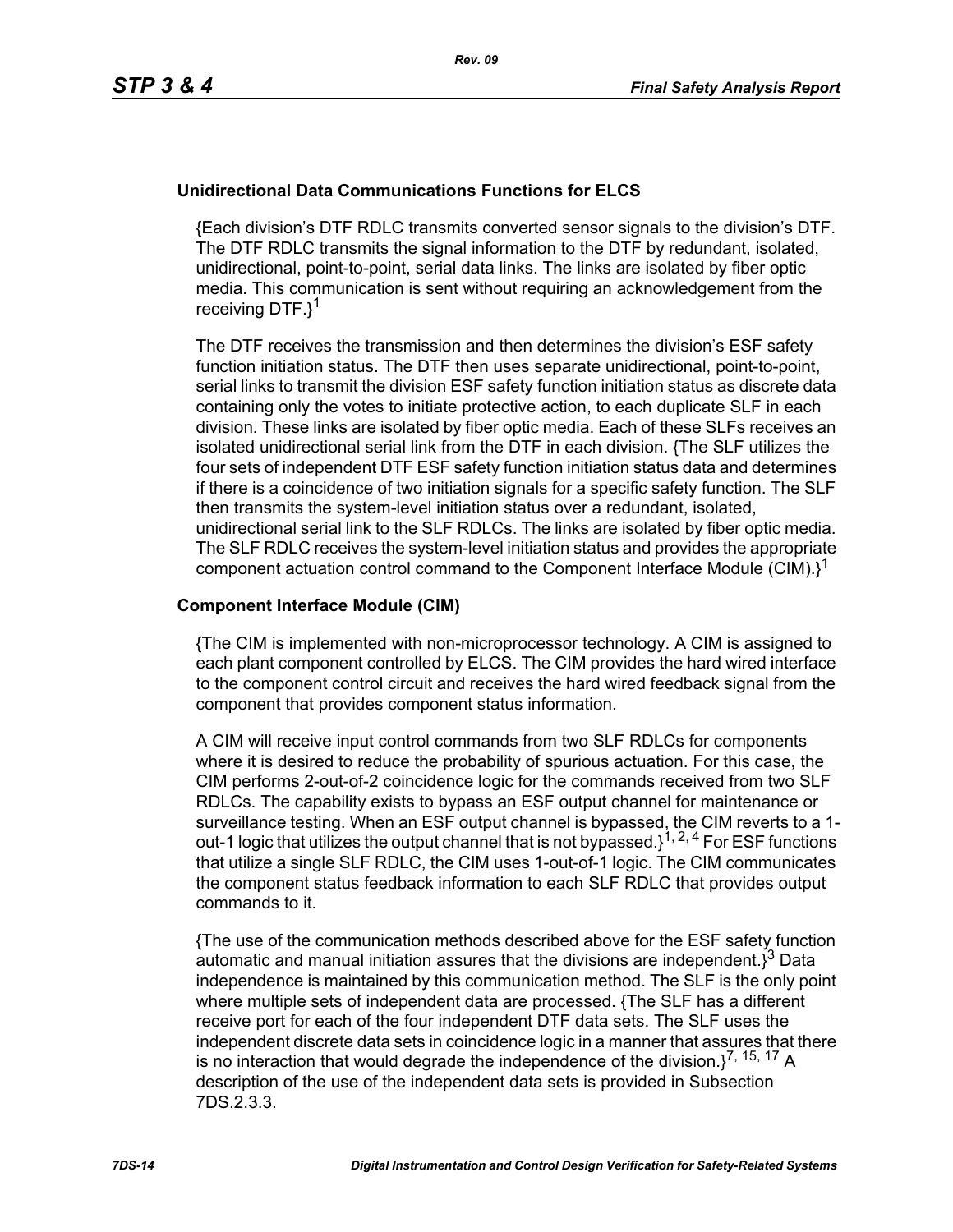*Rev. 09*

{Messages are sent and processed in a pre-determined format, with known lengths and data mapping within the messages. Any message that does not match the requirements provided in the communication protocol will be discarded. Only correctly formatted messages can be used. The predefined formatting and data redundancy within the message minimize the possibility of malformed messages from being used by the receiving Controller's application processor.<sup>1</sup>

The design of the controller utilized for communication assures that the Boolean data communicated for the ESF safety function status cannot be used as a controller instruction. Information on this topic is provided in Subsection 7DS.2.3.3.

## **7DS.2.2.4.2 Intra-division Network Communication**

{Each ELCS division includes an intra-division network for communication within the division. This network is separate from the ESF safety function communication. The intra-division network uses a deterministic protocol.}<sup>16</sup>

The intra-division network uses a communication interface module to buffer communication data from each application processor. The communication interface module receives data from the application processor in buffered memory and the communication interface module writes data to the buffered memory for the application processor to read. This assures that the application processor will perform deterministically, independent of the intra-division network status. The communication interface module performs the network communication function and diagnostics on the messages received. {The intra-division network utilizes redundant fiber optic isolating media between ELCS cabinets in separate locations such that the intra-division network can accommodate a single failure of a fiber optic modem or a single cable break and continue to function.<sup>7</sup>

The intra-division network provides the following functions:

- **Provides signal information and component status to the safety Flat Panel** Displays. The Flat Panel Displays are dedicated to a division. {There is no capability to transmit or receive information from an external division or non-safety system from a division's safety Main Control Room Flat Panel Displays.}<sup>17, 19</sup>
- {Provides the capability for operator soft control for selected division components by means of the plant operators' safety Flat Panel Displays in the Main Control Room. There is no functionality or communication capability that would allow a division's safety Flat Panel Display to control components in another division.}15, 18
- {Provides the capability to communicate self-diagnostic information for display and alarm in the Main Control Room. $1^{15}$
- **Provides the capability for maintenance display of detailed diagnostic information** and the capability to conduct surveillance testing at the Maintenance and Test Panel (MTP) installed in each division. {The MTP does not have the ability to control components in a division or communicate across divisions. $l^1$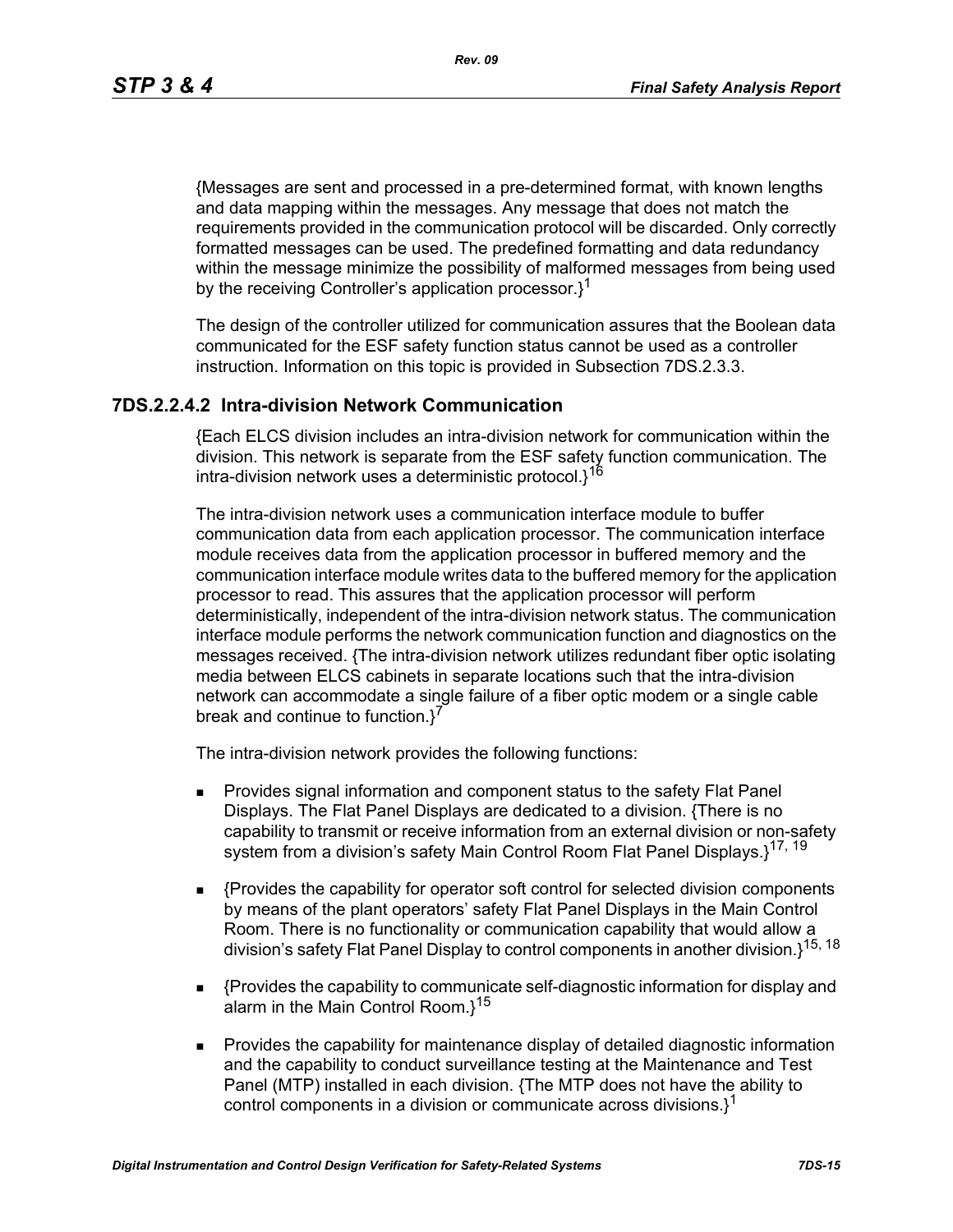*Rev. 09*

{The loss of the intra-division network will not affect the division's ability to perform the manual and automatic ESF safety function initiation and component actuation. The intra-division network does not extend beyond a division's boundary. The intra-division network has no interfaces with nonsafety-related systems. Therefore, the intra-division network adheres to the design principle of division independence.<sup>17, 19</sup>

# **7DS.2.2.4.3 Safety to Non-Safety Communication**

{Each independent ELCS division has a communications interface to the Plant Information and Control System (PICS). The ELCS Maintenance and Test Panel (MTP) provides buffered, unidirectional communications over a fiber optically isolated interface. The MTP buffers the data that is received from the intra-division network. The MTP utilizes a separate communication interface to transmit a subset of the buffered data to PICS. The MTP communication interface does not have the capability to read data. Data is transmitted without acknowledgement to the non-safety system.}<sup>15</sup>

## **7DS.2.3 Determinism**

## **7DS.2.3.1 Overview**

The response time requirements for ELCS are determined by the Safety Analysis for each ESF safety function. The ELCS response time must have a predictable and repeatable maximum value that meets the Safety Analysis requirements under all plant operational conditions determined by the STP 3 & 4 design bases.

If the response time is predictable and repeatable, then it is deterministic. The ELCS response time for all ESF safety functions is deterministic. {A formal timing analysis is developed to document the response time and meets the requirements of Clause 4.10 of IEEE-603. The analysis is validated by formal test. A report is generated to demonstrate the adequacy of this timing analysis. $3^9$ 

A description of the ELCS design features is provided in this section. These design features assure that the design is deterministic and that the response time meets the Safety Analysis requirements for each ESF safety function.

# **7DS.2.3.2 Signal Input**

The signal inputs represent the state of plant processes that indicate the need for an ESF safety function initiation. The sensor response time and the analog filtering of the signal determine the delay time before a signal level reaches the setpoint where an ESF safety function is required to be initiated. This delay time is included in the above timing analysis.

### **7DS.2.3.2.1 Signal Measurement**

The signal inputs are converted to internal digital values by the analog input modules and digital input modules. The data acquisition modules function independently from the controller application processor and contain buffered values that are available for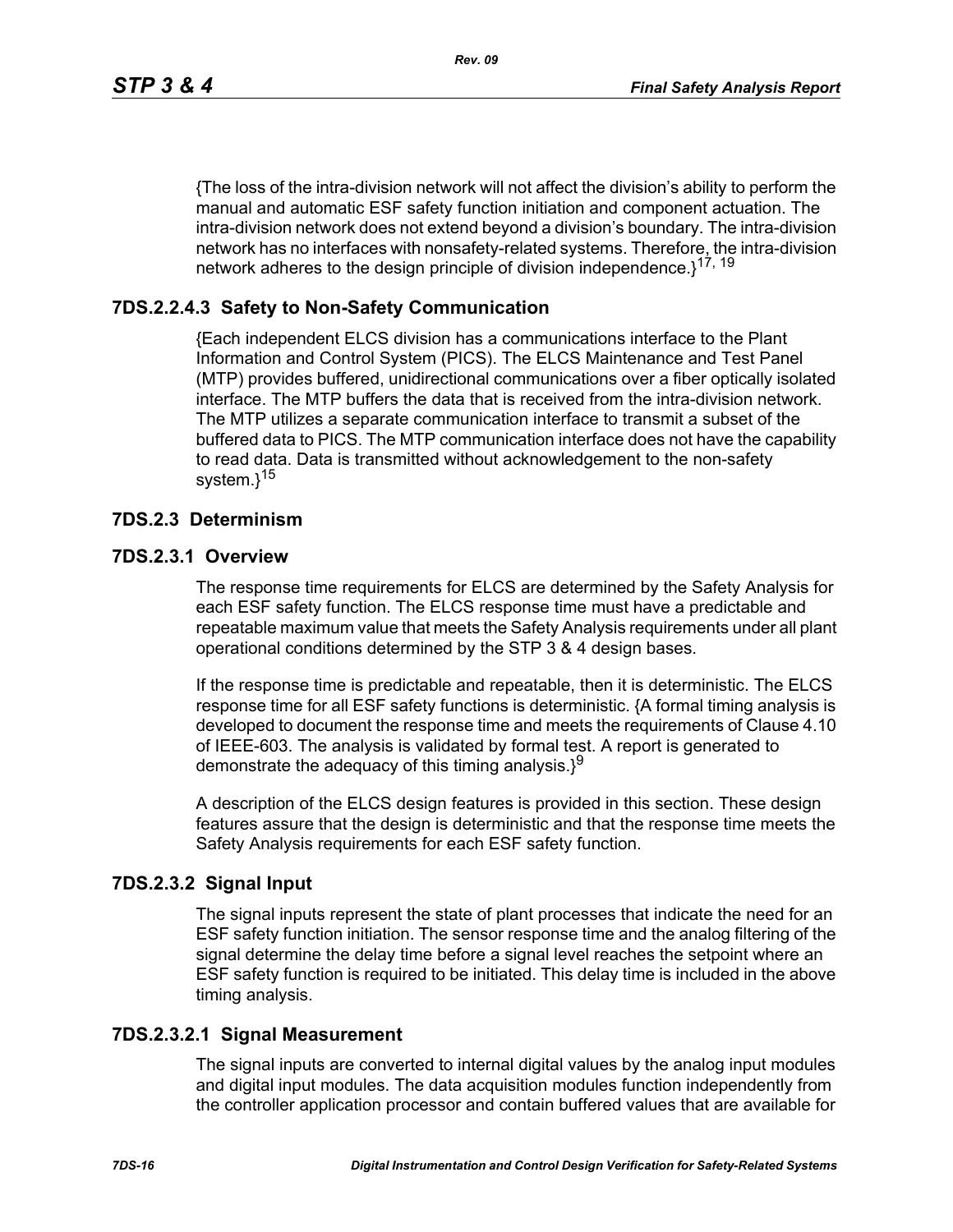the processor to read. The maximum delay time from signal measurement to the availability of the data to be read is included in the above timing analysis.

# **7DS.2.3.2.2 ELCS Controller Processing**

The ELCS controller consists of an application processor and a communication processor. The two controller processors are separate and each contains its own local memory. The two separate processors share a distinct portion of memory where the information is stored for unidirectional point-to-point serial links communication. Each separate datum has a unique shared memory location. The location of the data sent by the application processor is separate from the location where the data received from the communication processor is stored. The application processor is buffered from the communication processor by shared memory so that the application processor timing is not affected by communication with other controllers.

The application processor is also buffered from the intra-division network by different buffered memory for transfer to the intra-division network communications interface module.

#### **Communications Processor for Unidirectional Serial Communication**

ELCS is designed such that all information required for ESF safety function initiation is communicated every time the communication occurs. There is no data that is communicated by "exception."

The communications processor supports the deterministic performance of the unidirectional serial data link communications. The communication processor performs the following functions:

- Receives and buffers incoming data from each unidirectional serial link. Each unidirectional serial data message has a predetermined size that cannot exceed a predetermined maximum size.
- **Provides communication diagnostics on the incoming communication message**
- **Formats the incoming data and stores the data in predetermined locations in** memory that is shared by the application processor
- **Reads the outgoing communication data from the memory shared by the** application processor
- Formats the data into one outgoing message, including additional data for diagnostic purposes and provides a CRC data for the message.
- **Transmits the outgoing message**

The communications processor is designed to provide sufficient spare capacity such that there is a maximum fixed delay time to perform each function. The input communications are sent by a cyclic deterministic process from the transmitting processors. The output communications are initiated by the cyclic, deterministic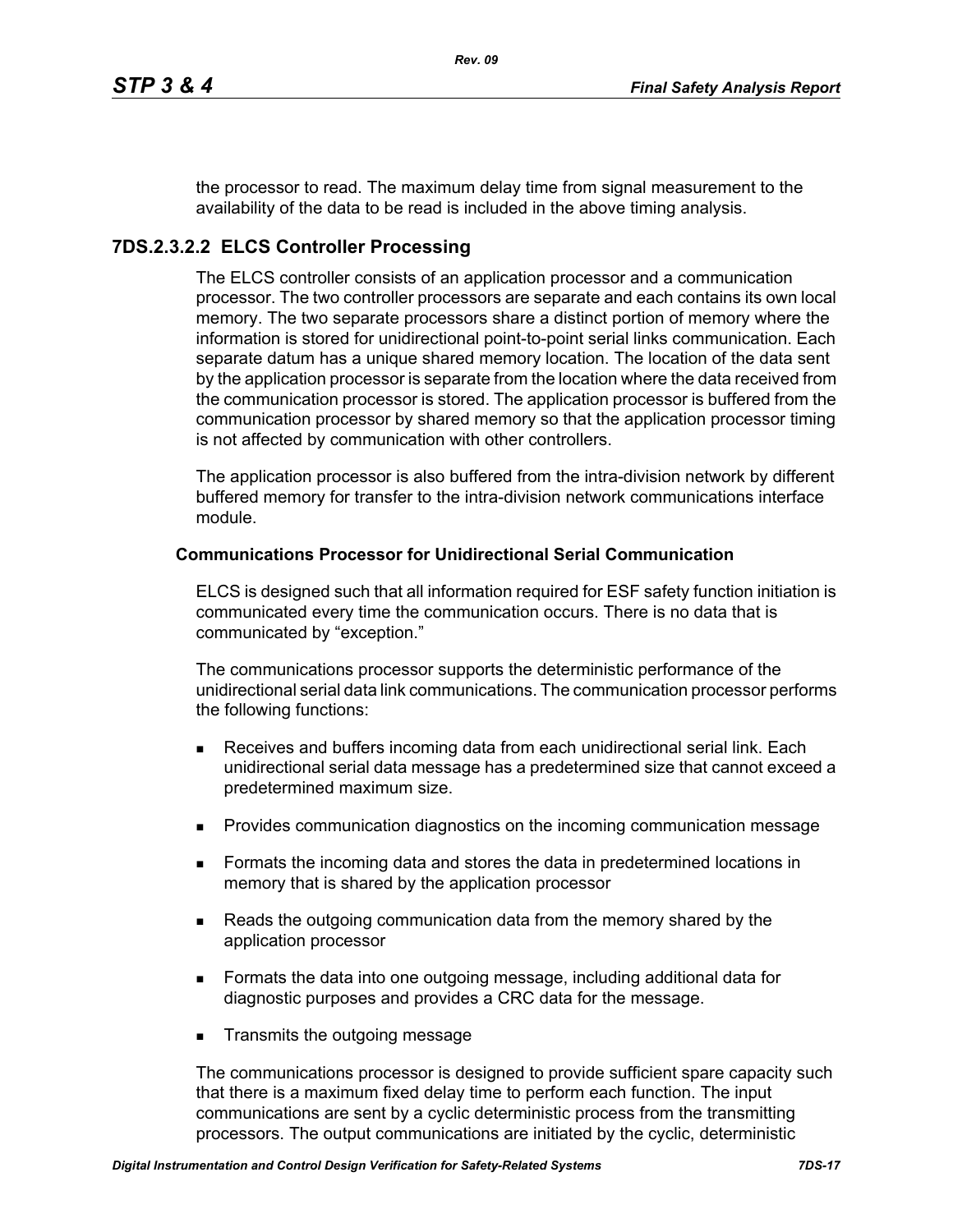application processor application software modules. Because the input data is cyclic and predictable and the output data is cyclic and predictable, the communications processor performs deterministically, within the requirements of the Safety Analysis.

The applications processor performs the following functions for an application software module:

- Reads the input signals from the data acquisition modules
- **Reads the unidirectional serial communication data from the memory shared by the** communications processor
- **Reads the communication data from the buffered memory for the communication** interface module for the intra-division network
- **Performs the ESF safety function algorithm calculations and logic**
- Writes output signals to discrete output data modules (if the applications process has output data modules)
- Writes the output data to shared memory in the communication processor for the unidirectional serial link
- **Writes the output data to buffered memory for transfer to the communications** interface module for the intra-division network

The time for each of these steps has a fixed maximum delay that can be determined based on the fixed amount of data input and data output and the maximum computation time for the calculations and logic. These delay times are used to determine the minimum cycle time for application software module scheduling. Additional time margin is added to the minimum cycle time to determine the design cycle time for the application software module execution.

The scheduling of the execution of the application software modules is based on an internal clock with a precision interval timer. The scheduling is fixed by the design. There are no application processor interrupts that are driven by external process signals.

The scheduling of an application software module in an application processor is designed with sufficient margin to allow the program to execute at its predetermined frequency, with sufficient additional time available to assure the internal selfdiagnostics have sufficient time to execute. The required time margin is a fixed value that is predetermined. The application processor has a self diagnostic that monitors the execution of the application software modules.

The response time analysis assumes that the input information that would result in an ESF safety function output occurs just after the program is scheduled for execution. This results in a maximum delay time that is equal to the amount of time before the application software module is scheduled to execute again, plus the time that the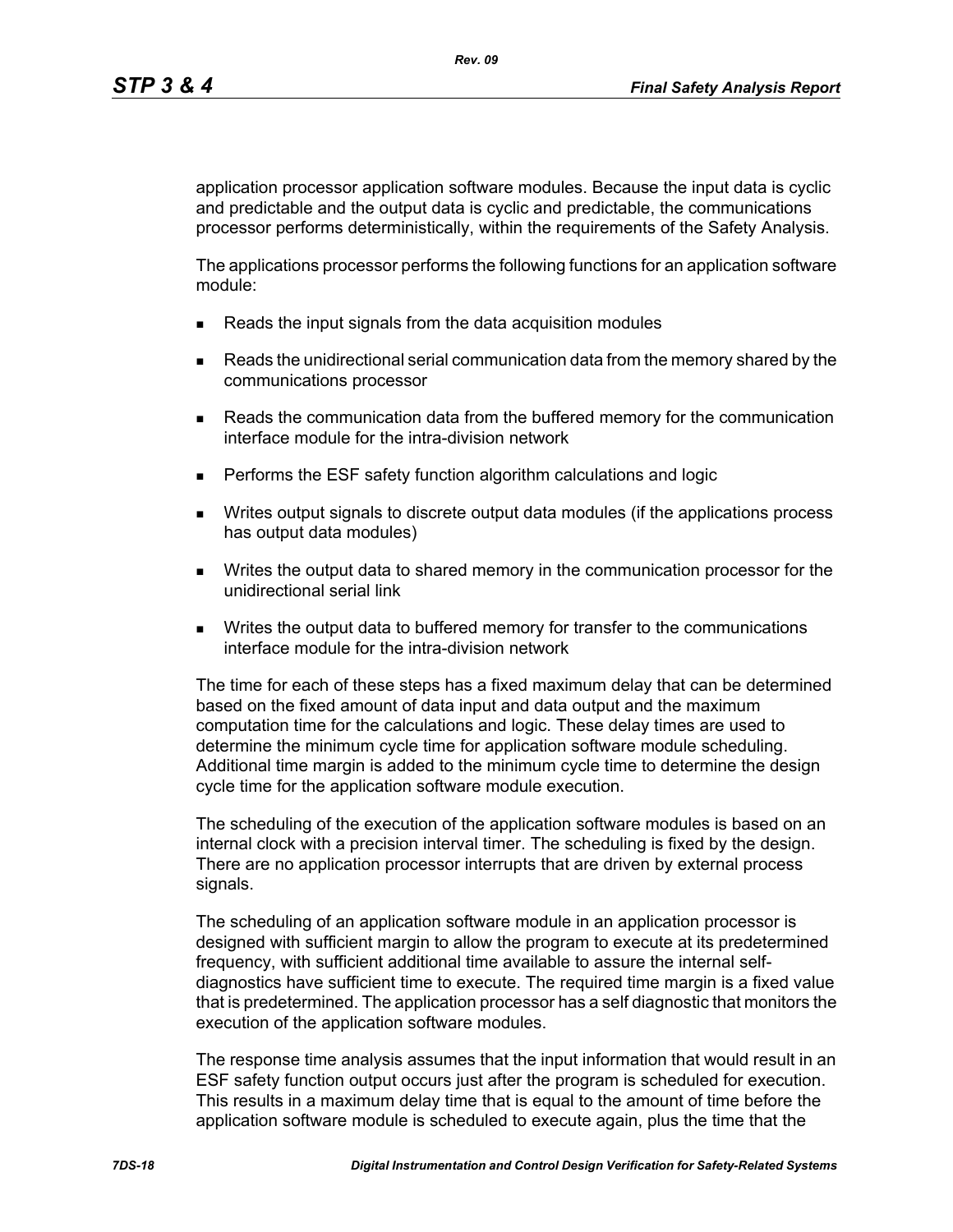program takes to execute and provide its output results. This amount of time is used as the maximum delay time in the above timing analysis.

The overall response time for an ESF safety function includes the delay time for each element in the processing chain from the sensor to the component actuation. This chain of events includes:

- (1) Sensor and signal processing delay to the DTF RDLC data acquisition
- (2) Signal data acquisition delay
- (3) Application software execution delay as calculated above for the DTF RDLC
- (4) Communications delay for the unidirectional serial link from the DTF RDLC communications processor to the DTF communications processor
- (5) Communications delay from the DTF communications processor to the DTF applications processor and the parallel delay for DTF local data acquisition
- (6) DTF application software module execution delay, which is calculated as described above
- (7) Communications delay for the unidirectional serial link from the DTF communications processor to the SLF communications processor
- (8) Communications delay from the SLF communications processor to the SLF applications processor and the parallel delay for SLF local data acquisition
- (9) SLF application software module execution delay, which is calculated as described above
- (10) Communications delay for the unidirectional serial link from the SLF communications processor to the SLF RDLC communications processor
- (11) Communications delay from the SLF RDLC communications processor to the SLF RDLC applications processor and the parallel delay for SLF RDLC local data acquisition
- (12) SLF RDLC application software module execution delay, which is calculated as described above
- (13) Communications delay for the unidirectional serial link from the SLF RDLC communications processor to the CIM
- (14) Processing delay of the CIM
- (15) Time required for the actuated electromechanical component to achieve its predefined actuation state or condition.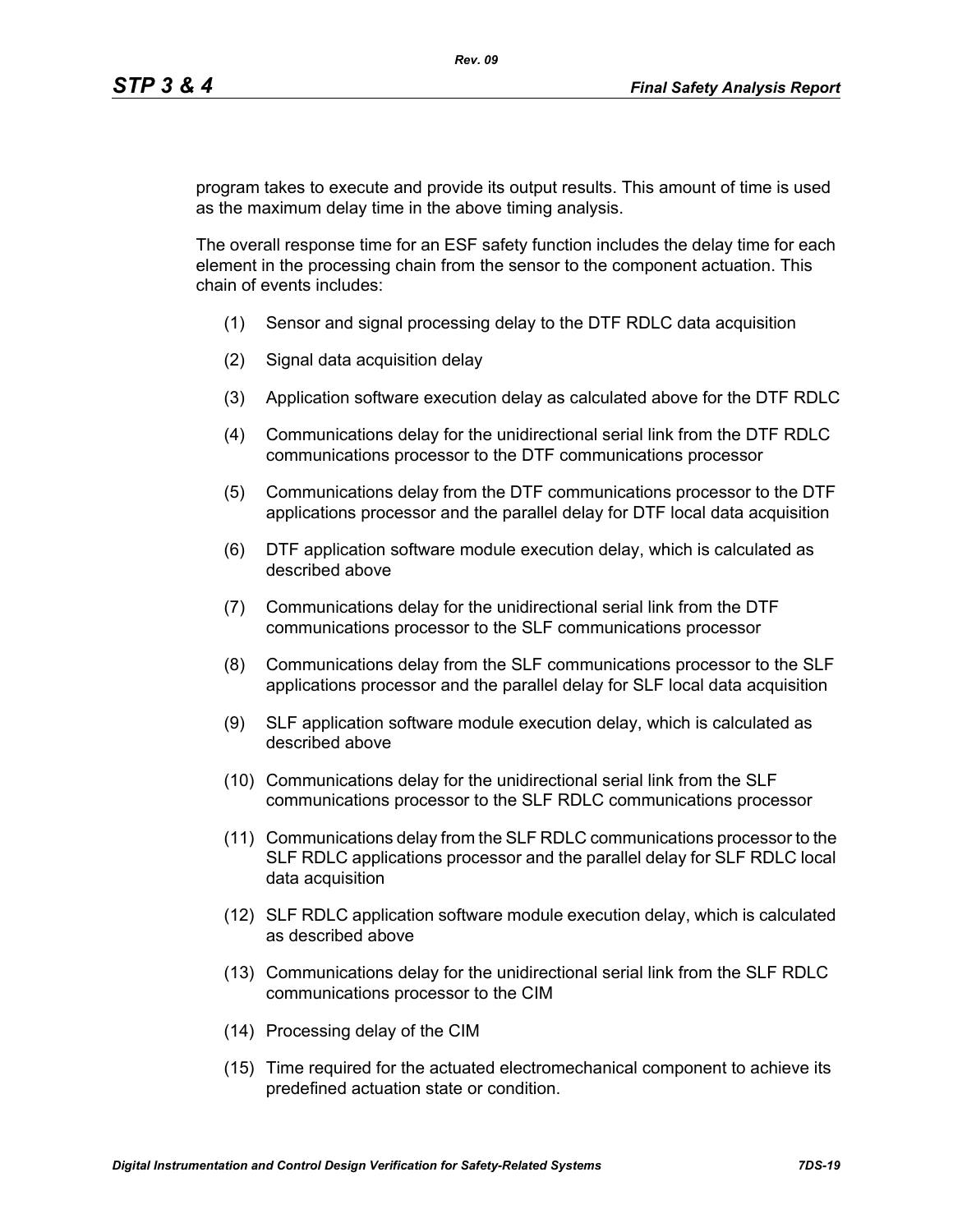{Each step in the process is predictable and repeatable. This is the time response that is designed to meet the Safety Analysis requirements. $3^{16}$ 

{The timing described above assumes that the signals that require an ESF safety function response occur just after the programs are scheduled to execute. A best case analysis is also determined to establish the shortest response time that could occur if the signal value reached the ESF safety function initiation setpoint earlier. The two response times that are determined in the response time analysis are used to set the criteria for the response time validation test. A report is generated to demonstrate the adequacy of the response time analysis. $1^{2, 6, 7, 9, 10}$ 

The timing analysis is performed as required by the NRC in the Plant Specific Action Items described in the Safety Evaluation report for the Common Q Topical Report, WCAP-16097-P-A. This topical report provides additional information on the deterministic performance of safety systems based on use of the Common Q platform.

### **7DS.2.3.3 Inter-division Communications**

{Each division's DTF communicates its ESF safety function actuation status to redundant SLFs in its own division and to each of the redundant SLFs in other redundant divisions over point-to-point, unidirectional serial communications data links. Each data link uses fiber optic cable to provide the required electrical isolation between divisions.}<sup>1</sup>

{Each division receives a point-to-point serial data link from four redundant DTFs. The data that is transmitted by each DTF is a Boolean number where each bit in the number defines the DTF initiation status of an ESF safety function. The complete Boolean number contains the complete set of bits for all the ESF safety functions. The SLF communications processor performs a cyclic redundancy check and data redundancy check on the message. A message that passes these self-diagnostics is stored in the predetermined memory locations shared by the application processor. If the selfdiagnostics detects a problem with the message, the communication processor sets an error status bit. When the error status bit is set, the application processor uses a predefined value based on the desired failure state. When the message passes the self-diagnostics, the application processor uses the data to perform Boolean logic operations to determine if two or more of the redundant logical data sets include a coincidence of two states that require a system-level initiation of one or more of the ESF system-level safety function initiations. $1^1$ 

There are six coincidence logic sets: (1) DTF A and DTF B, (2) DTF A and DTF C, (3) DTF A and DTF D, (4) DTF B and DTF C, (5) DTF B and DTF D, and (6) DTF C and DTF D.

A single corrupted set of DTF data would only affect the accuracy of three of the six coincidence logic calculations, leaving three valid coincidence logic sets that would provide a valid system-level initiation when required. Even if one of the divisions was in division of sensor bypass, there would still be a valid calculation that would result in a valid system-level initiation when required.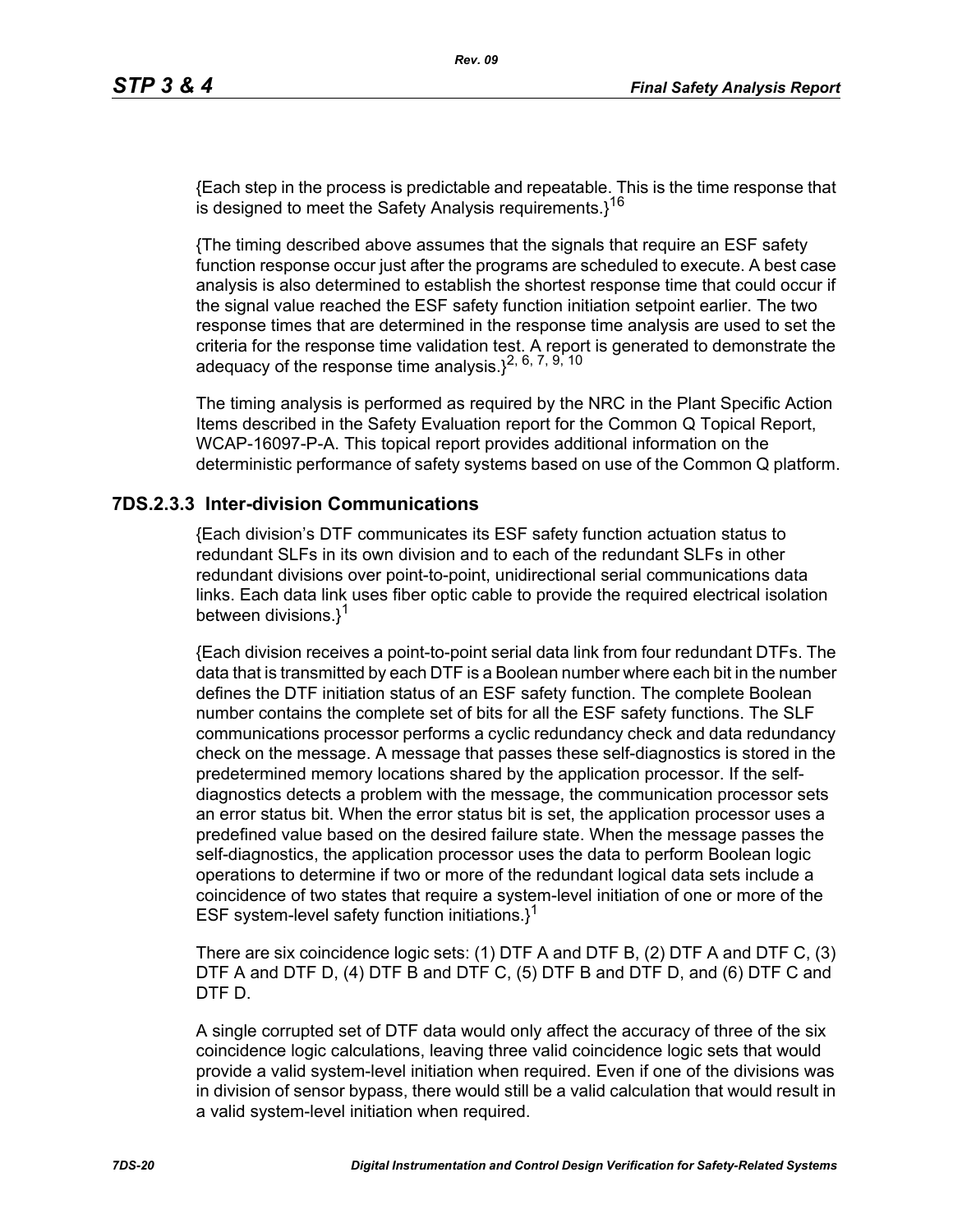*Rev. 09*

Because the calculations are Boolean logic, the use of a single set of corrupted DTF data in the calculation would only produce an inaccurate result for the calculations that use the corrupted data. This will not prevent the valid data from initiating a valid ESF safety function when required.

If a single SLF failure occurs that results in no initiation output when an initiation is required, then the CIM logic for this case would prevent the ESF safety function initiation in the division that experienced the failure. The redundant set of SLFs in a redundant division would then initiate the system-level ESF safety function initiation, satisfying the single failure criterion by division redundancy.

## **7DS.2.3.4 Intra-division Communications**

The intra-division network is utilized to:

- Communicate signal and component status information to the divisional safety Flat Panel Displays in the Main Control Room and the divisional Maintenance and Test Panel
- **Provide the capability for the plant operators to utilize the Main Control Room Flat** Panel Displays to control individual components in that division
- **Provide the capability for maintenance and surveillance testing from the divisional** safety Flat Panel Display at the Maintenance and Test Panel (MTP)

The intra-division network utilizes a communication interface module in the controller chassis. The communication interface module uses buffered memory for each controller chassis on the network to send or receive intra-division network information. The application processor writes the information it needs to transmit on the intradivision network to the buffered memory, and the communication interface module handles the transmission. The intra-division network utilizes redundant fiber optic modems and fiber optic cable for all external connections from one ELCS cabinet to another ELCS cabinet in a different location. The intra-division network utilizes a bus master that controls the network communication to assure that it is deterministic. If the bus master fails, network control automatically passes to the back-up bus master. The bus master and the intra-division communication interface modules provide selfdiagnostics to assure that failures are annunciated.

{A timing analysis is performed for the intra-division network to verify meeting the response time requirements for the intra-division network, which were derived from human factors engineering (HFE) considerations. $1^{1, 2}$  This timing analysis is required by the NRC's SER for the Common Q Topical Report.

### **7DS.2.3.5 Self-Diagnostics for Deterministic Performance**

### **7DS.2.3.5.1 Controller**

{The applications processor and communications processor in a controller are monitored by a watchdog timer. If the cyclic processing is disturbed by a failure, the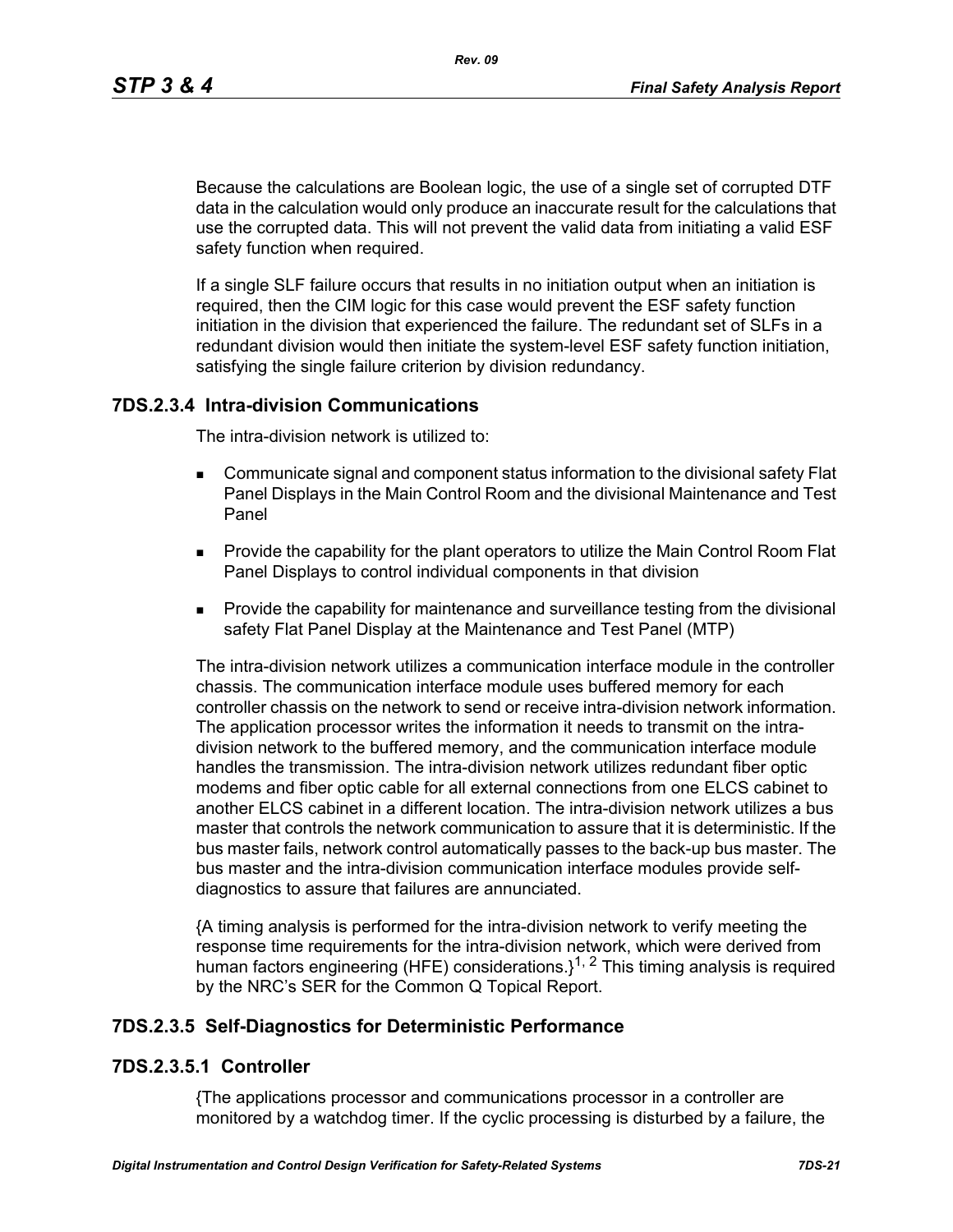watchdog timer will time-out and cause an annunciation. $3^1$  In general, each controller has a redundant counterpart that monitors the controller's watchdog timer to alarm this condition.

# **7DS.2.3.5.2 Unidirectional Serial Communications**

The receiving Controller for each unidirectional message monitors the cyclic operation of the communication transmission. {If a new message is not received within a predetermined time interval, the receiver will cause an alarm indicating that the unidirectional serial link has failed and set the value of the message from the failed link to a predetermined value. The receiver also performs a number of diagnostic checks on the transmitted message. If the diagnostic detects a problem with the message, it will set an error status bit. When the error status bit is set, the application processor will use a predefined value based on the predetermined failure state and will alarm the condition.}<sup>18</sup>

# **7DS.2.3.5.3 Intra-division Network Communications**

The bus master monitors the deterministic operation of the network. {Each communication interface module provides diagnostic checks on received messages. The communication interface module will flag bad data so that the application processor can process it in a predetermined manner.}<sup>18</sup>

### **7DS.2.3.6 Summary of Determinism**

The ELCS design features and self-diagnostics assure that the ELCS will perform in a deterministic manner. {Timing analyses are performed to document the deterministic performance. Validation testing is performed to verify that ELCS meets the required response time for ESF safety function actuation. Validation testing is also performed to verify that HFE response time requirements are met. Reports are generated as previously discussed above in this section to demonstrate the adequacy of timing analyses and testing.}<sup>16</sup>

# **7DS.2.4 Diversity**

# **7DS.2.4.1 Platform Diversity**

The ELCS platform is diverse from the equipment that implements the RTIS and NMS. ELCS utilizes a microprocessor-based controller, proprietary protocol for the unidirectional serial communications utilized for the ESF safety functions, and a different proprietary protocol for the intra-division network. The RTIS and NMS utilize FPGA technology and communications protocols that are different from those used by ELCS.

ELCS is also diverse from the non-safety platforms used for NSSS and BOP control and display. ELCS utilizes a different microprocessor and communications protocols.

{ELCS is diverse from the equipment required to mitigate an ELCS failure, as described in Tier 1 Section 3.4C and Tier 2 Appendix  $7C$ . $3^{14}$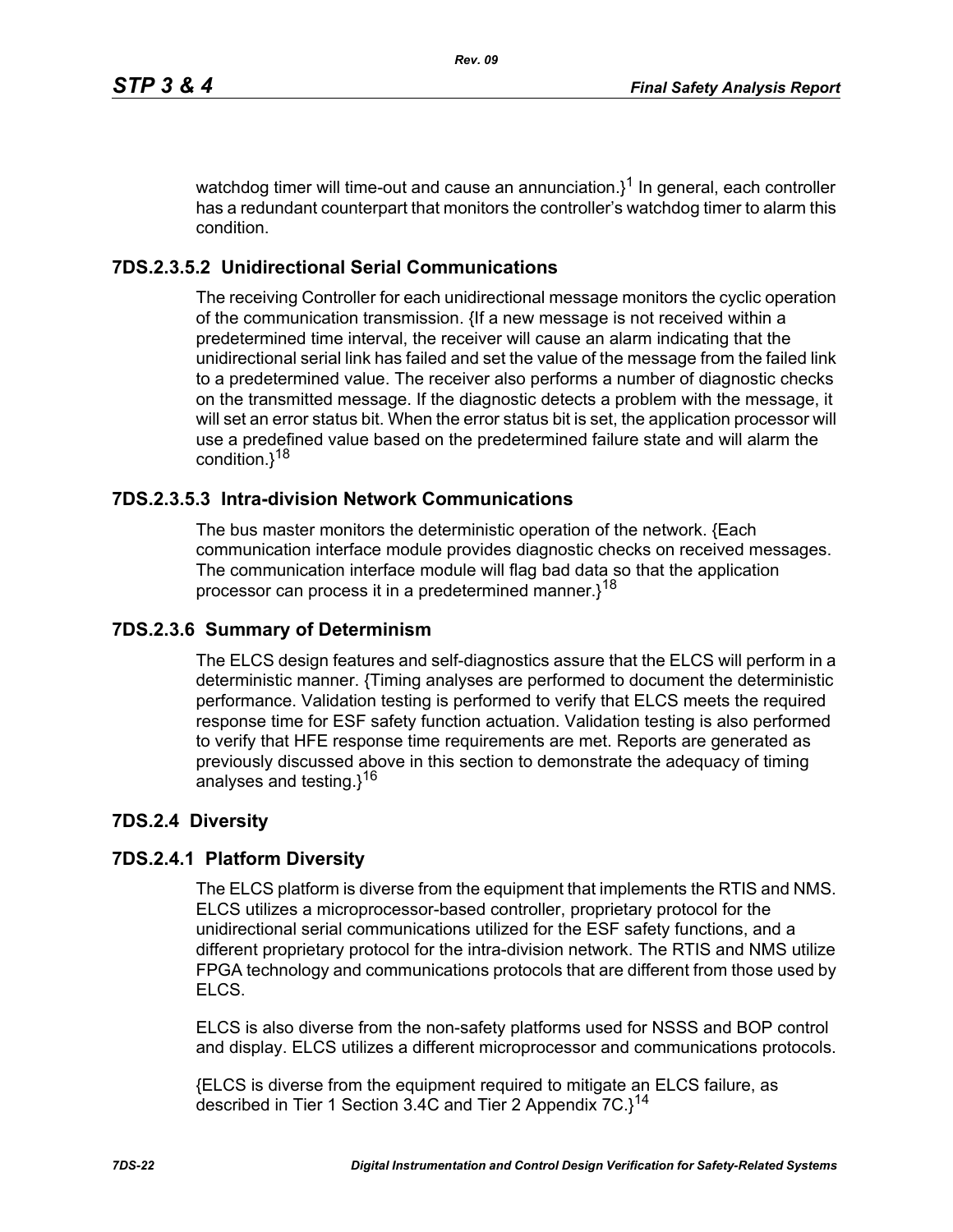# **7DS.2.4.2 Functional Diversity by Functional Segmentation of SLFs**

ELCS is designed with functional segmentation of sets of ESF safety functions. The different sets of ESF safety functions are assigned to different SLFs in each division.

## **7DS.2.5 Simplicity**

## **7DS.2.5.1 Simplicity of Communications**

ELCS uses unidirectional point-to-point data links to communicate automatic and manual ESF safety function initiation information. The use of this method of communication is easily implemented and analyzed to assure deterministic performance.

## **7DS.2.5.2 Minimization of Communication Between Safety Divisions**

ELCS utilizes digital communication between divisions only for the coincidence logic voting function. This simplifies the communication design and simplifies the analysis and validation testing necessary to demonstrate independence.

## **7DS.2.5.3 Separation of Protection and Control**

ELCS does not include non-safety system digital communication control of safety components with priority modules. ELCS control functions originate within each independent division, including dedicated Safety Flat Panel Displays in the Main Control Room.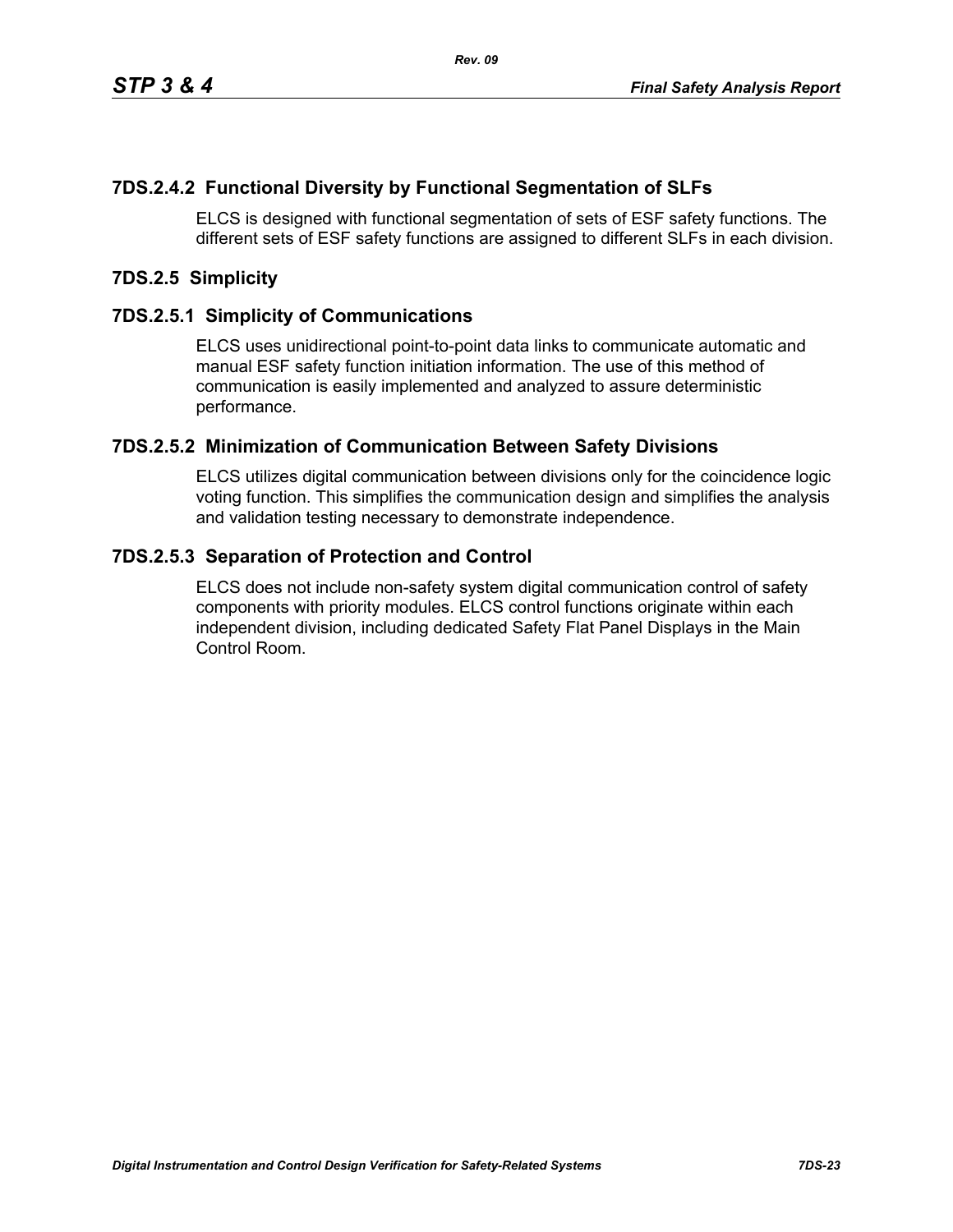| <b>DAC/ITAAC Verification</b>      | <b>Note</b>    | <b>Appendix 7DS RTIS/NMS</b><br><b>Subsection Reference*</b> | <b>Appendix 7DS ELCS</b><br><b>Subsection Reference*</b>             |
|------------------------------------|----------------|--------------------------------------------------------------|----------------------------------------------------------------------|
| Tier 1, Table 3.4, ITAAC No. 1     | $\mathbf{1}$   | 1.1.1                                                        | 2.1; 2.2; 2.2.1; 2.2.3.2; 2.2.4.1;<br>2.2.4.2; 2.3.3; 2.3.4; 2.3.5.1 |
| Tier 1, Table 3.4, ITAAC No. 2     | $\overline{2}$ | 1.1.1                                                        | 2.1; 2.2; 2.2.4.1; 2.3.2.2; 2.3.4                                    |
| Tier 1, Table 3.4, ITAAC No. 3     | 3              | 1.1.3; 1.2.1                                                 | 2.1; 2.2.1; 2.2.2; 2.2.3.1;<br>2.2.3.2; 2.2.4.1                      |
| Tier 1, Table 3.4, ITAAC No. 4     | $\overline{4}$ | 1.1.1                                                        | 2.1; 2.2.4.1                                                         |
| Tier 1, Table 3.4, DAC No. 8       | 5              | Coverage in Notes 7, 8, and 10                               | 2.2                                                                  |
| Tier 1, Table 3.4, DAC No. 8b & 11 | 6              | $\ddagger$                                                   | 2.3.2.2                                                              |
| Tier 1, Table 3.4, DAC No. 8e & 11 | $\overline{7}$ | 1.2.2.1; 1.3                                                 | 2.2.4.1; 2.2.4.2; 2.3.2.2                                            |
| Tier 1, Table 3.4, DAC No. 8g & 11 | 8              | 1.3                                                          | 2.2                                                                  |
| Tier 1, Table 3.4, DAC No. 8h & 11 | 9              | $\ddagger$                                                   | 2.3.1; 2.3.2.2                                                       |
| Tier 1, Table 3.4, DAC No. 8i & 11 | 10             | 1.3                                                          | 2.2.1; 2.2.3.2; 2.3.2.2                                              |
| Tier 1, Table 3.4, DAC No. 9       | 11             | $\ddagger$                                                   | 2.2                                                                  |
| Tier 1, Table 3.4, DAC No. 10      | 12             | $\ddagger$                                                   | 2.2                                                                  |
| Tier 1, Table 3.4, DAC No. 11      | 13             | Coverage in Notes 7, 8, and 10                               | 2.2                                                                  |
| Tier 1, Table 3.4, ITAAC No. 16    | 14             | 1.4                                                          | 2.4.1                                                                |
| Tier 1, Table 2.7.5, ITAAC No. 1   | 15             | 1.2.2.1; 1.2.2.2                                             | 2.2.1; 2.2.3.2; 2.2.4.1; 2.2.4.2;<br>2.2.4.3                         |
| Tier 1, Table 2.7.5, ITAAC No. 2   | 16             | 1.3                                                          | 2.2.4.1; 2.2.4.2; 2.3.2.2; 2.3.6                                     |
| Tier 1, Table 2.7.5, ITAAC No. 3   | 17             | 1.2.2; 1.2.2.1; 1.2.2.2                                      | 2.2.1; 2.2.3.2; 2.2.4.1; 2.2.4.2                                     |
| Tier 1, Table 2.7.5, ITAAC No. 4   | 18             | 1.3                                                          | 2.2.3.2; 2.2.4.2; 2.3.5.2; 2.3.5.3                                   |
| Tier 1, Table 2.7.5, ITAAC No. 6   | 19             | $\ddagger$                                                   | 2.2.3.1; 2.2.4.1; 2.2.4.2                                            |
| Tier 1, Table 2.2.5, ITAAC No. 1   | 20             | 1.1.2; 1.2.2.2                                               | $\ddagger$                                                           |
| Tier 1, Table 2.2.5, ITAAC No. 4   | 21             | 1.1.3; 1.2.1                                                 | $\dagger$                                                            |
| Tier 1, Table 2.2.5, ITAAC No. 8   | 22             | 1.1.2                                                        | $\ddagger$                                                           |
| Tier 1, Table 2.2.5, ITAAC No. 9   | 23             | 1.1.2                                                        | $\ddagger$                                                           |
| Tier 1, Table 2.2.7, ITAAC No. 1   | 24             | 1.1.1; 1.2.2.1                                               | $\ddagger$                                                           |
| Tier 1, Table 2.2.7, ITAAC No. 7   | 25             | 1.1.3; 1.2.1                                                 | $\ddagger$                                                           |
| Tier 1, Table 2.4.3, ITAAC No. 1   | 26             | 1.1.1; 1.2.2.1                                               | $\ddagger$                                                           |

# **Table 7DS-1 Cross Reference of the Tier 1 DAC/ITAAC Required for DI&C Verification**

*Rev. 09*

\* All Subsections are preceded by 7DS.

† A particular DAC or ITAAC is not applicable to a system or no verification statements in Appendix 7DS are relevant.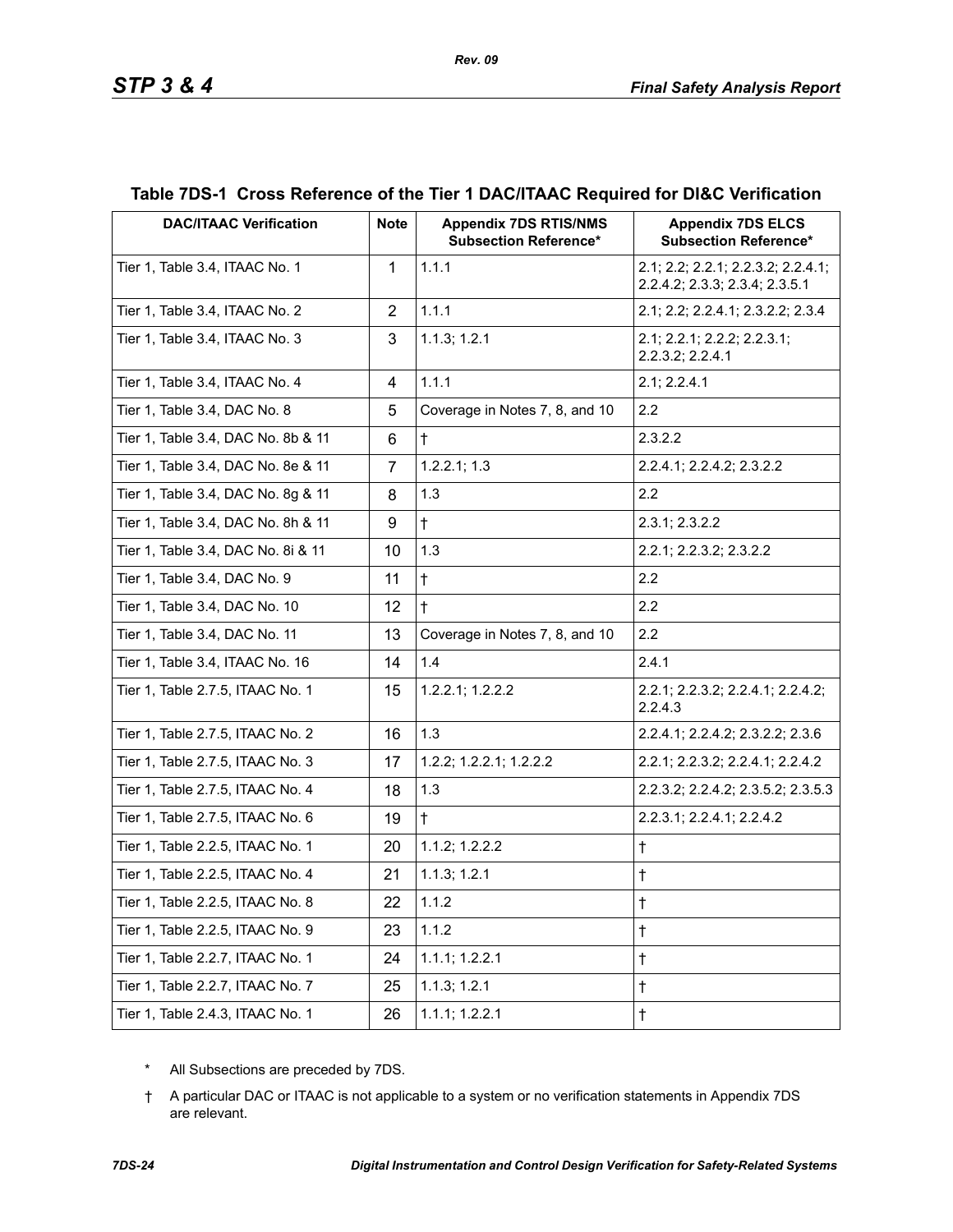

### **Figure 7DS-1 RTIS Divisional Simplified Block Diagram**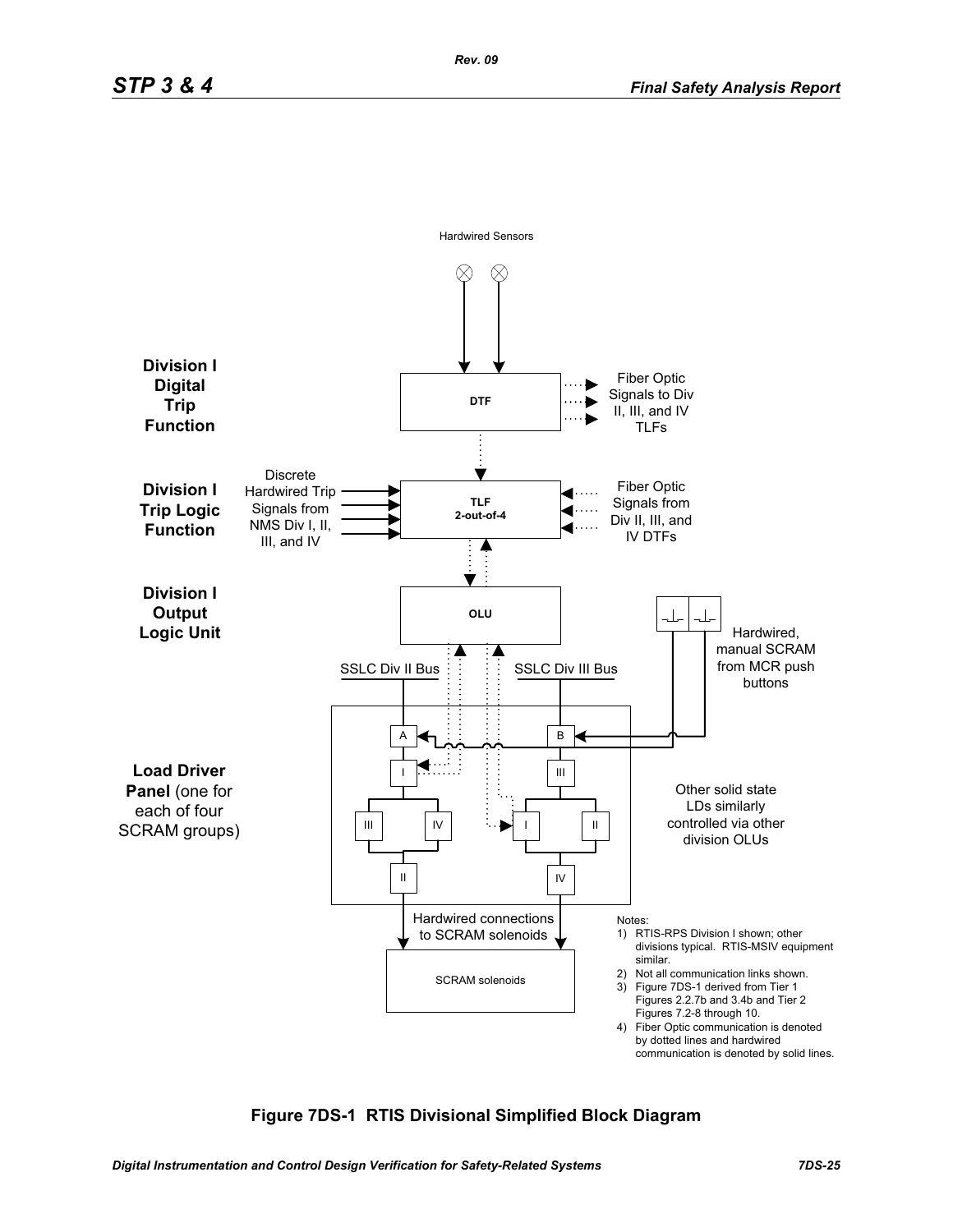

- 2) Not all communication links shown.
- 
- 3) Figure 7DS-2 derived from Tier 1 Figures 2.2.7b and 3.4b and Tier 2 Figures 7.2-9 and 10. 4) Scram solenoids not shown. Hardwired connections to Scram solenoids.
- 5) Fiber Optic communication is denoted by dotted lines and hardwired communication is denoted by solid lines.

**Table 7DS-2 RTIS Inter-division Communication Simplified Block Diagram**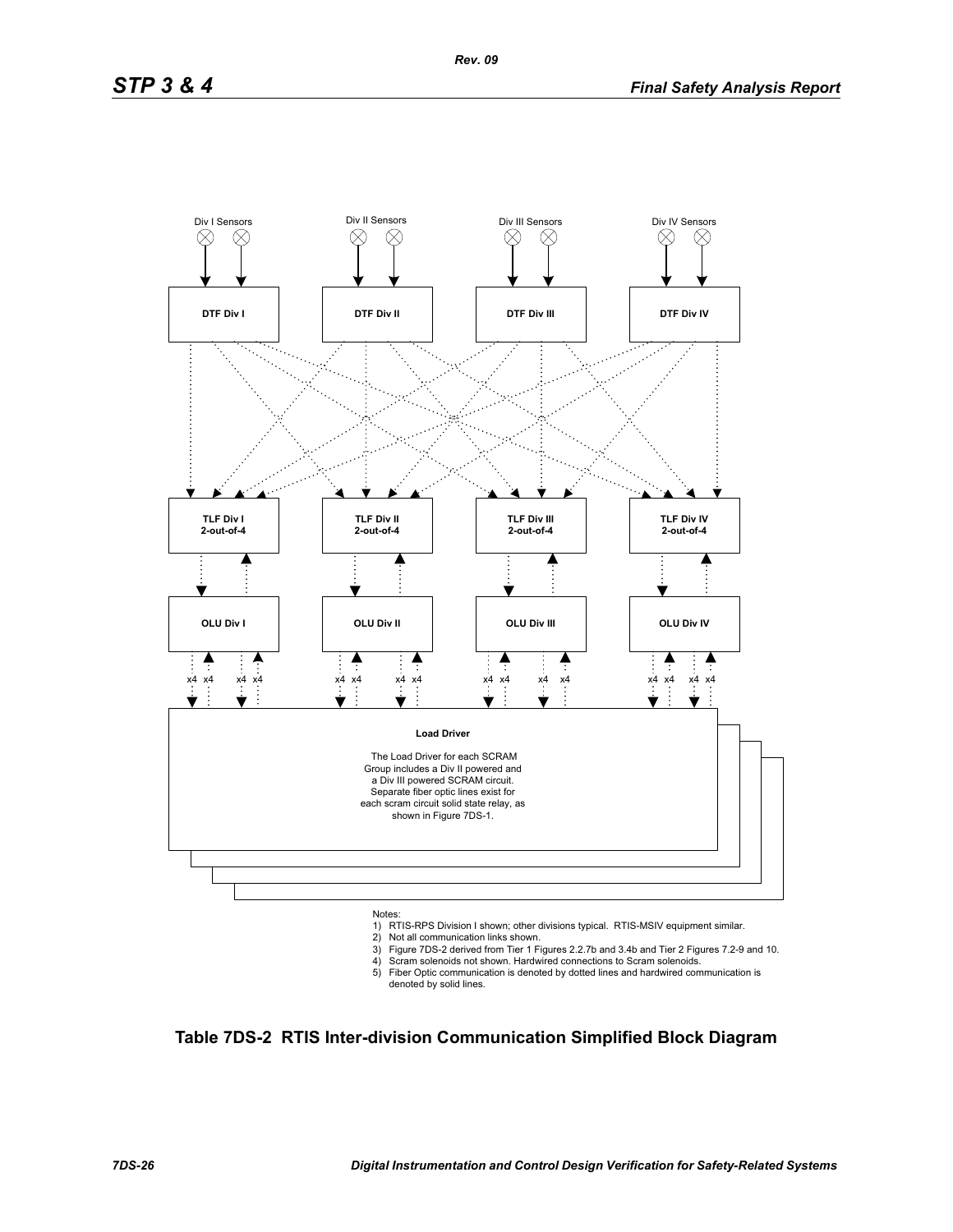

**Table 7DS-3 ELCS Single Division Simplified Block Diagram**